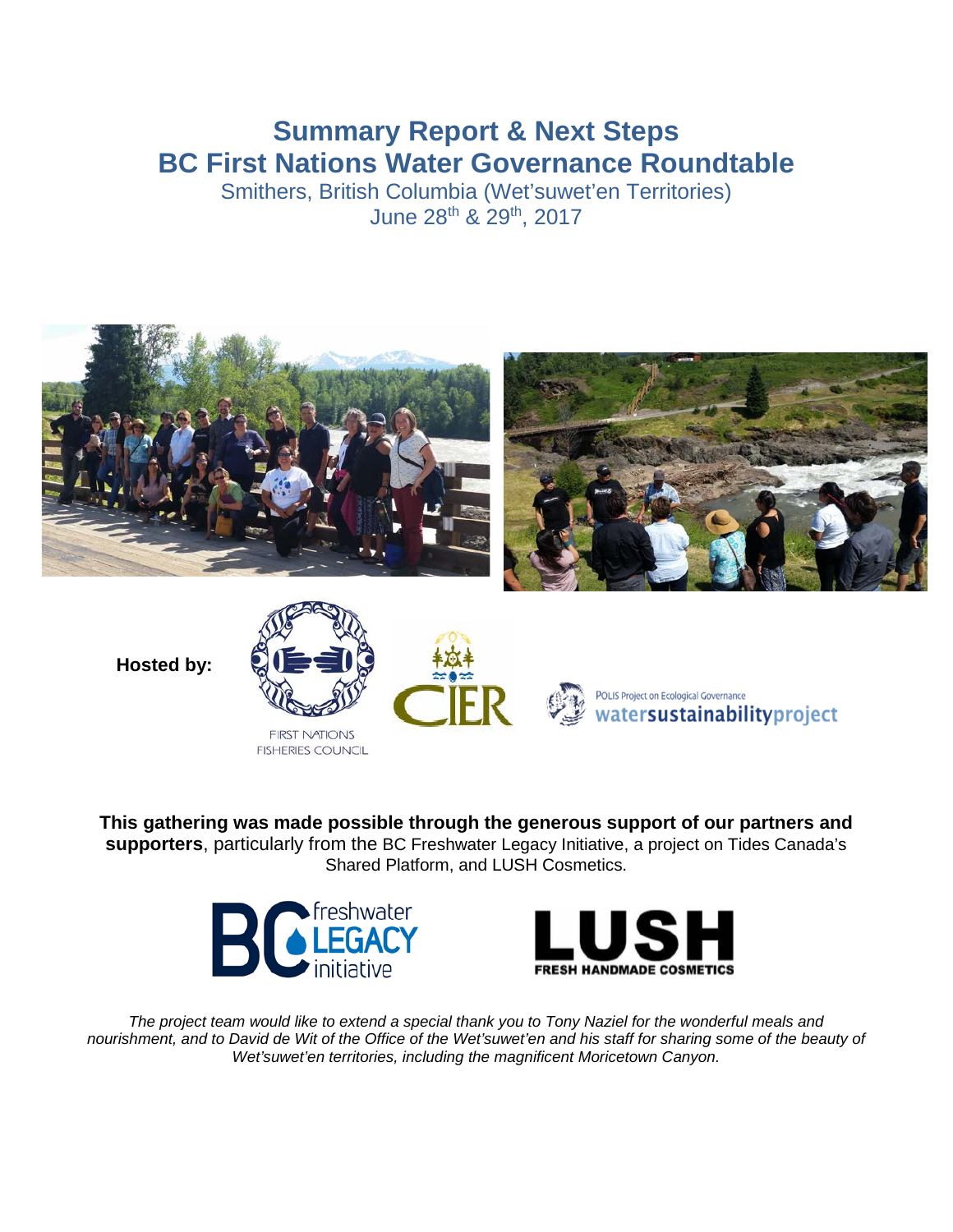# **Table of Contents**

| 2. Background: Roundtable Purpose and Objectives1                                                                                                                                                           |
|-------------------------------------------------------------------------------------------------------------------------------------------------------------------------------------------------------------|
| 3.1 Indigenous-Led Governance: What's Possible?<br>3.2 Learning from Each Other's Successes and Strategies<br>3.3 What Does Indigenous Water Governance Look Like in the Future and How Do We Get<br>There? |
|                                                                                                                                                                                                             |
|                                                                                                                                                                                                             |
| <b>Appendices</b><br>1. About the Roundtable Facilitators<br>2. Roundtable Agenda, Objectives and Participants                                                                                              |

- 3. Slides: Indigenous Water Co-Governance Definitions & Concepts (by Nadia Joe)
- 4. Challenges in Advancing Water Governance: Walking Exercise

**Report prepared by:** Natasha Overduin (CIER/POLIS research@polisproject.org), Susi Porter-Bopp (FNFC, Susi@fnfisheriescouncil.ca); and Genevieve Layton-Cartier (FNFC, [genevieve@fnfisheriescouncil.ca\)](mailto:genevieve@fnfisheriescouncil.ca) in October 2017.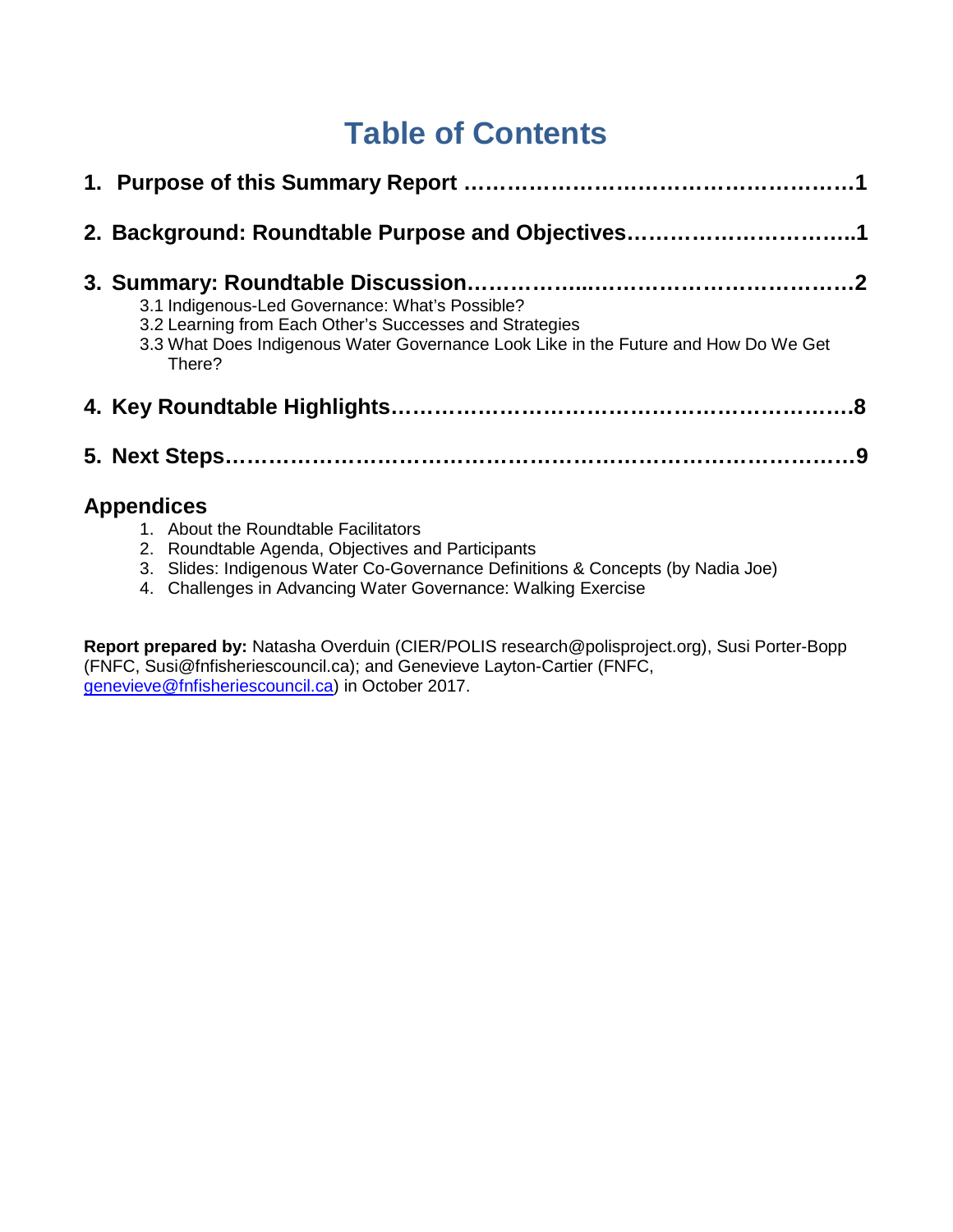# **1. Purpose of this Summary Report**

The purpose of this summary report is to provide a record of the discussions that occurred as part of the BC First Nations Water Governance Roundtable, held in Smithers, British Columbia in Wet'suwet'en territories on June 28<sup>th</sup> & 29<sup>th</sup>, 2017.

This report is intended to:

- ◆ Be a resource that Roundtable participants and other First Nations can use to share discussion highlights with their communities, including staff, and Chief & Councils.
- ♦ Support the momentum of this group by maintaining an accurate record, proposing next steps, and identifying potential areas of focus for future Roundtable discussions.
- ♦ Enable the First Nations Fisheries Council, Centre for Indigenous Environmental Resources, and the POLIS Water Sustainability Project to accurately communicate the needs and opportunities that exist to build the strength of Indigenous-led freshwater governance in British Columbia with other water leaders and funders.

# **2. Background: Roundtable Purpose and Objectives**

The purpose of the 1 ½ -day Roundtable was to convene a targeted group of approximately 15 staff and leadership from "higher water governance capacity" First Nations, in order to provide a space for peer learning and strategic collaboration, with the goal of advancing the collective vision of Indigenousled freshwater governance in British Columbia.

The Roundtable had 3 specific objectives:

- 1. Exchange information on First Nations' issues and challenges related to freshwater planning, management and governance to foster greater transparency and improved understanding.
- 2. Identify shared priorities to advance First Nations' collective interests related to fresh water management and governance, based on shared challenges and successes.
- 3. Identify shared strategies to advance First Nations' interests related to fresh water, either collectively or by individual First Nations, at the operational/technical or policy/legislative level, or through political or legal means, and at various geographical scales.

Merrell-Ann Phare and Michael Miltenberger (see bios in Appendix 1) co-facilitated the conversation, and also shared lessons learned from their involvement in co-governance processes with Indigenous Nations in the Mackenzie Basin.

The agenda for the Roundtable is included as Appendix 3.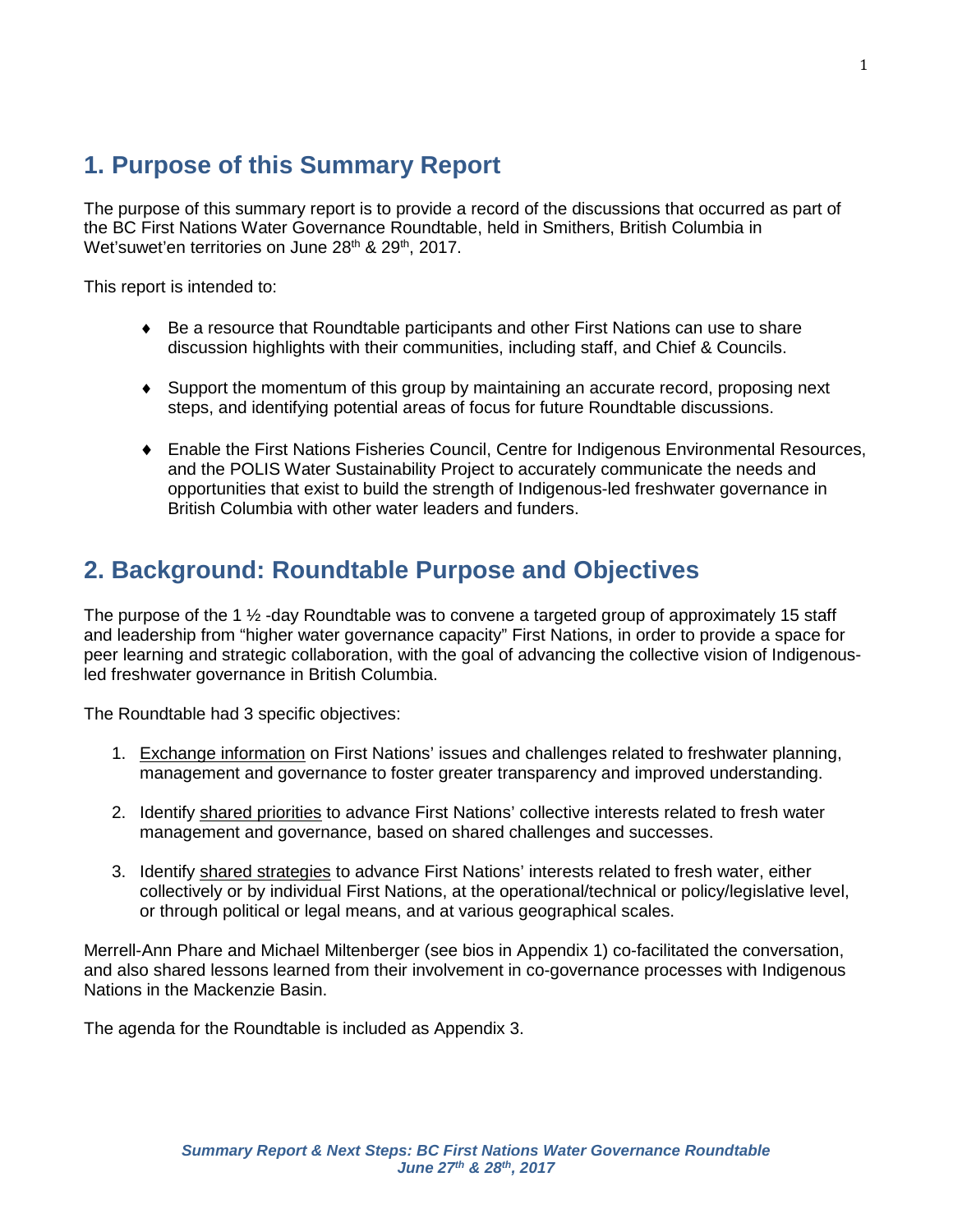# **3. Summary: Roundtable Discussion**

# **3.1 Indigenous-Led Water Governance: What's Possible?**

#### *3.1.1 Introduction to Concepts and Definitions*

After a brief round of participant introductions, Champagne & Aishihik member and independent consultant Nadia Joe provided an overview of key terms and concepts related to Indigenous water governance and co-governance (See slides in Appendix 4). Highlights from Nadia's session included:

- A number of definitions of co-governance, including *"when two or more self-governing jurisdictions agree to share authority to make and enforce decisions*" (Peigi, 2010). Nadia also highlighted that co-governance is not an exercise in compromise, nor is it a veto. Importantly, co-governance between indigenous and non-indigenous governments is not necessarily a desirable outcome for all First Nations communities, who may instead opt to lead, rather than co-lead, management and/or governance processes in their traditional territories.
- Core co-governance building blocks:
	- o Shared authority to create laws, policies for decision-making
	- o Shared responsibility to respect laws, governments, lands, people, and knowledge
	- o Shared commitment to reconcile overlapping jurisdictions and resolve competing interests through achieving each other's consent.
- Three potential pathways for First Nations to actively engage in water co-governance:
	- o **Participate in existing legislative frameworks:** Identify ways to advantageously use existing tools (such as those made available in the BC *Water Sustainability Act*, Environmental Impact Assessments, etc.). This pathway has risks and limitations because most existing colonial frameworks do not recognize Indigenous Rights and knowledge and do not allow for shared decision-making;
	- o **Identify/Create Indigenous legislative frameworks,** for example Indigenous water laws. The risks associated with this pathway include that these frameworks are not always recognized by other orders of government and that Nations have limited capacity for compliance and enforcement.
	- o **Hybrid: Pursue Pathways 1 & 2 in tandem:** strategies and tactics can occur with a multi-pronged approach, leveraging pressure points in the existing system. High capacity is needed to set up internal processes.

### *3.1.2 Moving from Co-Management to Co-Governance: Collaborative Experiences from the Mackenzie River Basin*

Facilitators Merrell-Ann Phare and Michael Miltenberger explored the need, success factors, and operative details of collaborative consent with Indigenous Peoples, and the broader need for multi-level watershed governance. Using the Mackenzie River Basin (MRB) Agreement and its subsequent bilateral agreements between provinces and territories as an example, Merrell-Ann and Michael made the case for a "nested governance" model for working together for water, and as a "proof of possibility" for meaningful Nation-to-Nation (N2N) decision-making.

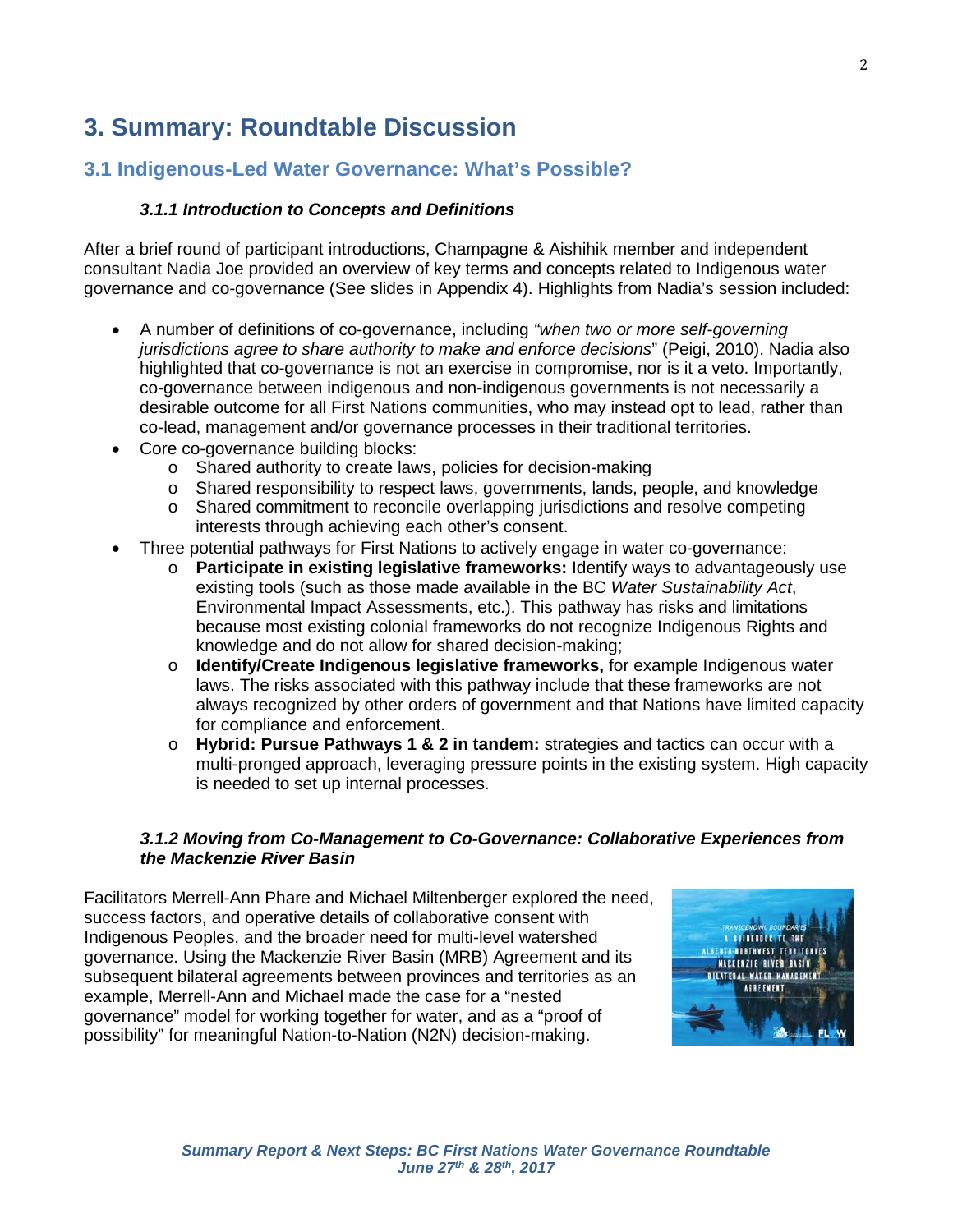Highlights from Merrell-Ann and Michael's session included:

- The Mackenzie's River's northward flow means that the water "picks up all the bad decisions from the south", negotiations were about re-balancing power between upstream and downstream jurisdictions, and Indigenous and non-Indigenous governments.
- Indigenous and non-Indigenous governments worked to achieve each other's consent through "collaborative consent", a long-term process that builds support throughout an interest-based process, and wherein parties earn each other's consent at every stage, from the very beginning.
- Collaboration between Nations was key for co-drafting the MacKenzie River Basin Transboundary Waters Master Agreement. Indigenous governments self-organized to send the right people to this table. The NWT is a complex landscape with overlapping claims, but Indigenous Nations could all agree on water, despite their other differences.
- The current Trudeau government has made historic Nation-to-Nation (N2N) commitments that no Crown government in Canadian history has made previously. As implementation of the Mackenzie Basin Agreement continues, it is up to Nations to determine what N2N looks like to them, and to continue to self-organize.
- Indigenous Nations have a powerful and evolving toolset to drive water governance: UNDRIP, federal government commitments, Tsilhqoti'n decision, *Water Sustainability Act*, and MacKenzie River Basin Agreements are all part of the arsenal.

# **3.2 Learning from Each Other's Successes & Strategies**

Participants were offered an opportunity to get to know one another through a group discussion of the successes and challenges of freshwater planning and governance initiatives they are currently undertaking in their territories. Participants discussed a broad range of diverse strategies that are being applied in a variety of contexts. Key points from these conversations were recorded and included in Appendix 2.

Roundtable participants are currently undertaking planning and governance activities that can be categorized according to 5 distinct themes:

### *Activity Area #1: Revitalizing Indigenous Laws & Engaging Community in Water*

*"One element of revitalizing laws is informing community about our laws – laws are being lost – having knowledge keepers share helps people get pride and understanding back of what their laws say and mean."*

> *"For outsiders, articulation of our laws helps build their understanding, and build relationships. The more people know, the better."*

*"Building community connection to water – especially our youth – is so important."*

• **Fort Nelson First Nation** (FNFN) is just completing a Revitalizing Indigenous Law for Land, Air and Water (RELAW) process with West Coast Environmental Law to develop a legal order based in Dene laws that will inform the FNFN Water Policy. FNFN is also building internal staff and community capacity by strengthening connections to rivers and relatives in the watershed.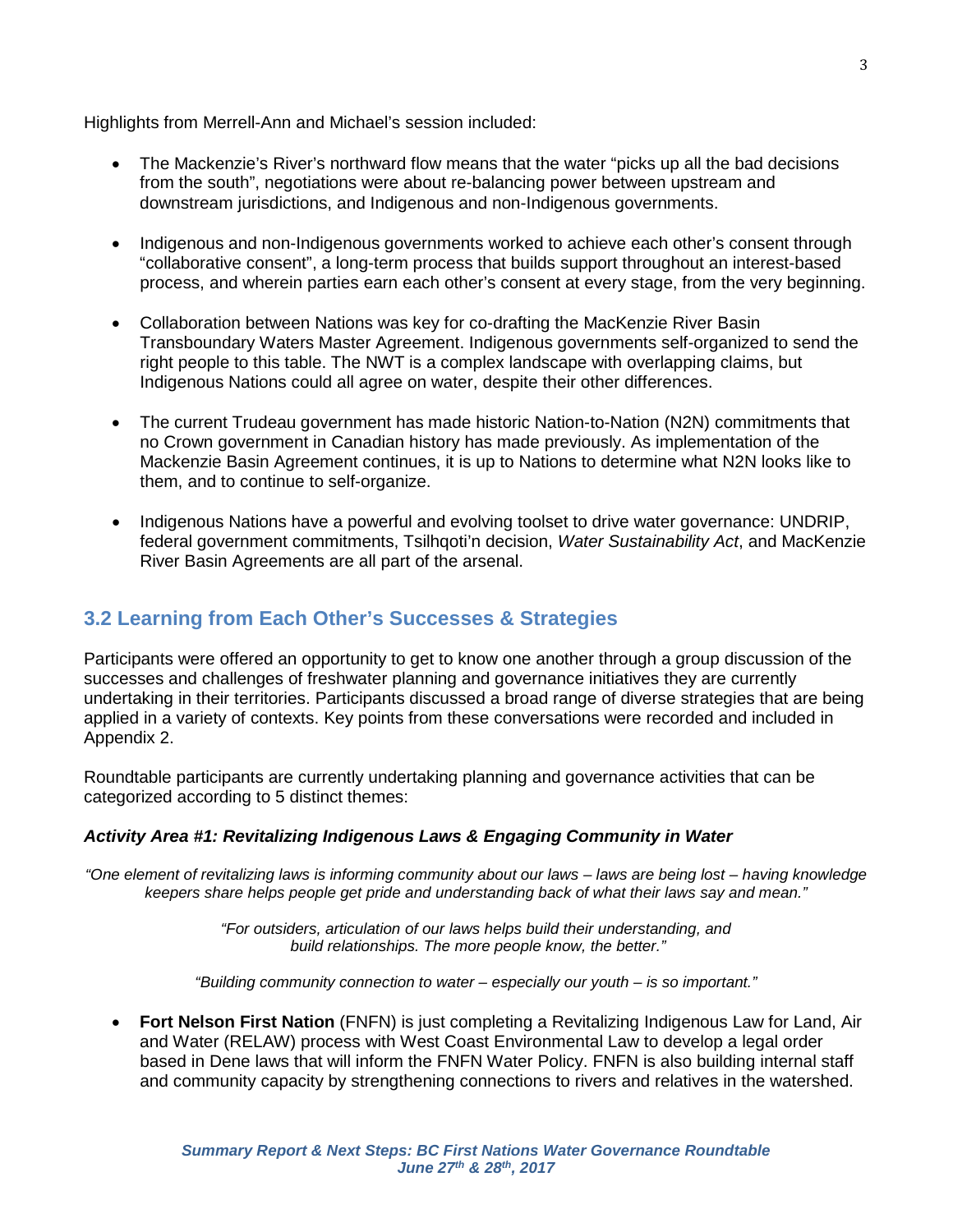- **Lower Similkameen Indian Band (LSIB)** is working within the community to build a stronger bridge between community members and staff/leadership. LSIB is also working with the Indigenous Law Research Unit at the University of Victoria (ILRU) to revitalize natural laws, which will support the community to develop a Memorandum of Understanding based in Indigenous laws, knowledge, and stories for critical habitat in this biodiversity hotspot.
- **Ktunaxa Nation** is beginning a partnership with West Coast Environmental Law on a RELAW project. The A'qam community has a strategic plan and recently worked with members to better reflect the importance of water in that plan. It was also shared that groundwater protection is a top priority for A'qam.
- **Yekooche First Nation** is educating band members and youth on the importance of water, and how to keep streams clear and clean.
- **Secwepemc Fisheries Commission** is developing a governance plan, based on their laws and principles which they have articulated with the support of the Indigenous Laws Research Unit at the University of Victoria.

### *Activity Area #2: Developing Water Declarations, Policies, Plans and/or Strategies*

*"Common standards are powerful for helping focus on and articulate the common things we're trying to achieve."*

*"What has held back our [draft water strategy] from being concluded is that we need to spend more time with our community articulating cultural beliefs about water."*

> *"Traditional knowledge is not housed in one place. It can be hard to access and manage, but it has to inform the work."*

- **Okanagan Nation Alliance (ONA)** is creating 4 sub-watershed management plans, stemming from the Syilx Water Declaration. ONA explored community needs and issues, and worked internally with ONA fisheries staff to collaboratively incorporate technical and scientific information. A new methodology was created that sets out a Syilx process for planning for watersheds and water bodies that captures Indigenous concepts and values.
- **Gitanyow Hereditary Chiefs** is implementing a land-use plan which was solidified through a government-to-government agreement in 2012 (and was recently renewed for another 5 years). The plan includes water and ecosystem protections, including for alpine areas that drain into the riparian. Gitanyow has adopted the plan into Indigenous law, and has used it to engage in major development projects in their territories, including transmission lines and pipelines.
- **Champagne & Aishihik First Nation (CAFN)** is developing a water strategy that will define the Nation's priorities and provide direction as well as a platform for engaging with other governments.
- **Nadleh Whut'en First Nation** recently developed the Yinka Dene 'Uza'hné Surface Water Management Policy to guide water management in part of the traditional territories of the Carrier Sekani First Nations. The Yinka Dene 'Uza'hné will apply to land-use planning, environmental assessment, environmental regulatory frameworks, and natural resource damage assessments. The policy details water management objectives, a water classification system, and water quality standards that together establish the conditions necessary to protect water and its uses.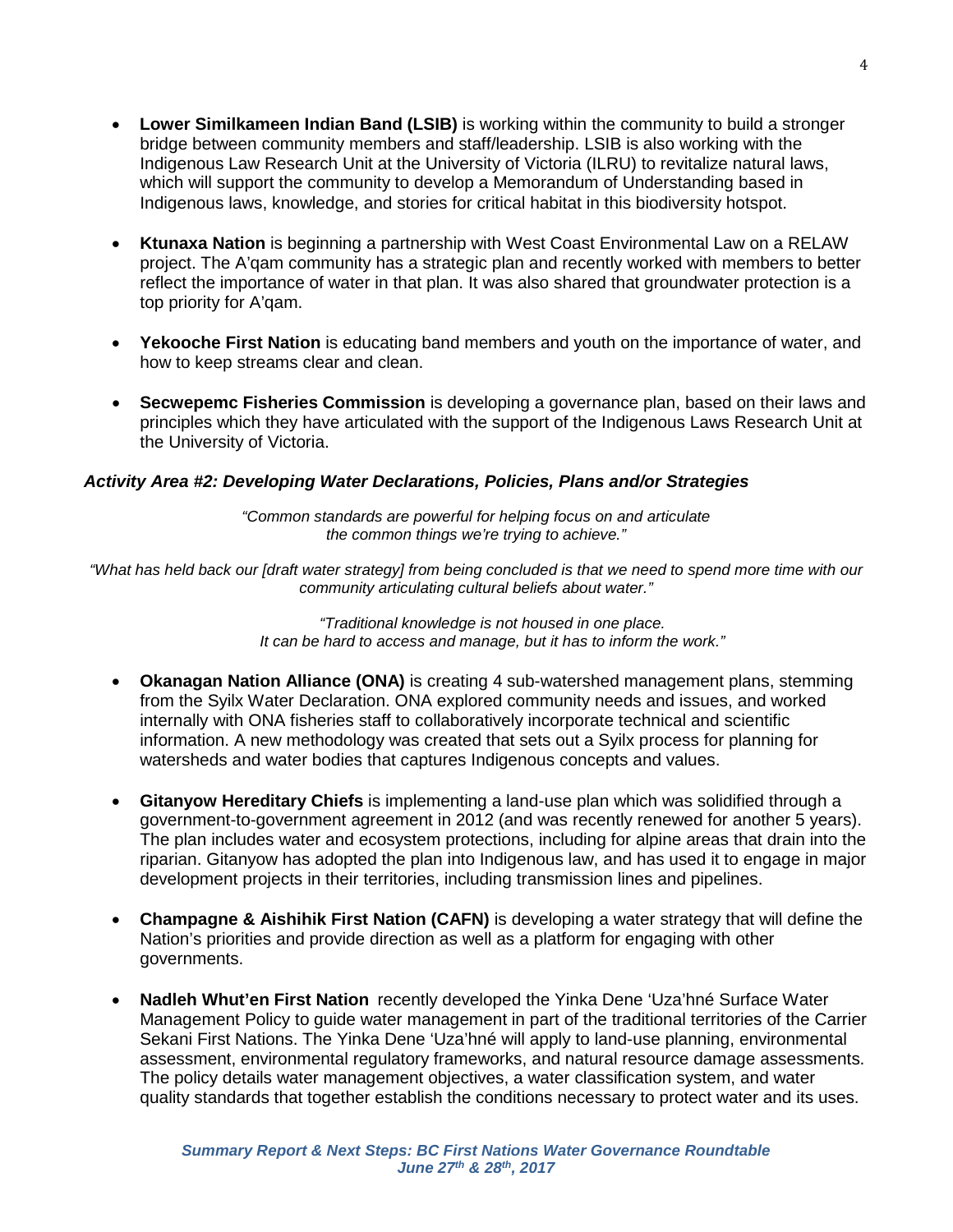• **The Office of the Wet'suwet'en** recently developed a water management area for the Upper Moricetown, an area of the watershed that provides critical habitat for five species of salmon. The Wet'suwet'en are also building financial infrastructure to support this work: when provincial funds were pulled for monitoring initiatives, the Nation worked with Bulkley Valley Research Centre to create the Moricetown Monitoring Trust, a charitable trust with an endowment.

#### *Activity Area #3: Collaborations, Partnership Approaches and Agreements*

*"Our fisheries staff can't do policies and legislation around water alone: we need our political leaders involved."*

*"We have very positive relationships with regional provincial staff: but these staff may not be able to make or keep promises as they have to seek a mandate from their higher-ups."*

*"Just do it – let's lead – don't wait for the Province."*

- **Carrier Sekani Tribal Council (CSTC)** has a Collaboration Agreement with the Province which was driven by LNG concerns to establish a framework to facilitate reconciliation of Aboriginal and Crown title and rights in the territories through new agreements and structures. The Collaboration Agreement includes provisions to immediately assemble a Collaboration Working Group, which regularly discusses water management and decision-making issues in the territories.
- **Cowichan Watershed Board (CWB)** is a regional co-governance body that is co-chaired by the Chair of the Regional District and the Chief of Cowichan Tribes. The CWB is working on a number of issues in the watershed, including environmental flow needs and engaging the Province in developing stronger protections for fish and Aboriginal Rights.
- **Champagne & Aishihik First Nation (CAFN)** is working through relicensing of a hydroelectric facility that was built without real consultation. CAFN has developed a co-management agreement for the re-licensing, and is working to define and articulate CAFN water rights.
- **Okanagan National Alliance** is creating a Syilx-based communications document that highlights values and concepts for water and its importance. This document is intended to aid non-Syilx community members in recognizing the cultural importance of water, and building partnerships based on shared understanding.
- **Approximately 30 First Nations in the Skeena and Upper Fraser** (including Wet'suwet'en and Saik'uz) are involved in the LNG Environmental Stewardship Initiative (ESI). One of the purposes of the ESI is to collaboratively establish baseline information to better assess cumulative effects and fill data gaps, as well as to develop environmental rehabilitation and restoration projects based on First Nations' priorities.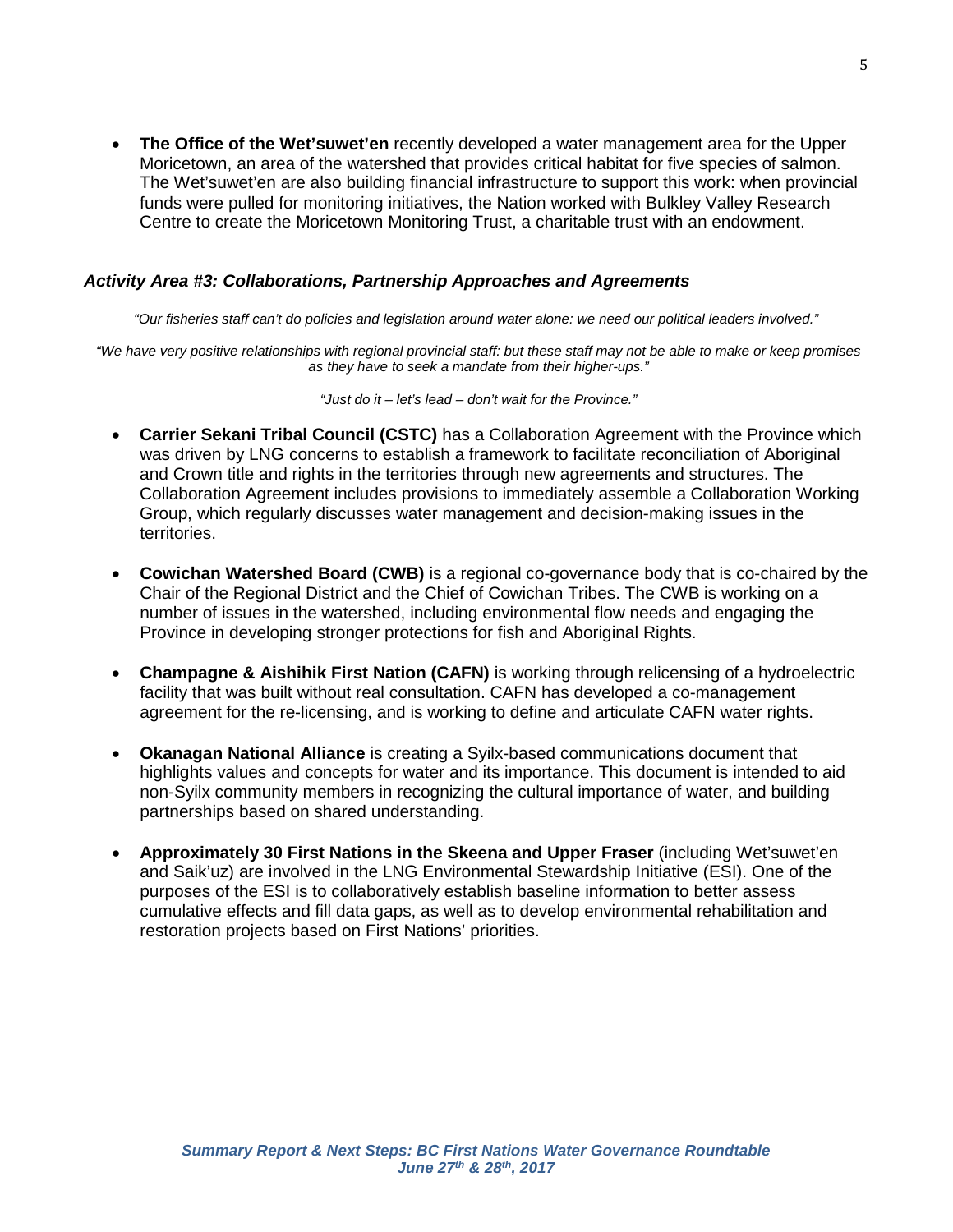#### *Activity Area #4: Management & Monitoring*

*"Success with the provincial government requires being able to describe our own wants and needs. Having our own data helps us make decisions and hold other decision-makers accountable."*

*"Technical and operational level engagement isn't enough. We need higher-level political strategies and agreements."*

*"Monitoring initiatives can help raise capacity of community."*

- **The Office of the Wet'suwet'en** is monitoring water quality and quantity and is leading fish and fish habitat protection/restoration initiatives. They are also exploring the idea of building a water quality objective for the Upper Moricetown water management area.
- **Secwepemc Fisheries Commission (SFC)** is developing an environmental flows protection strategy. SFC is also working with forestry companies to try to ensure that forest stewardship plans align with protections for water and for specific fish species (e.g. steelhead).
- **Yekooche First Nation** is improving understanding of watersheds through a monitoring collaboration with the Upper Fraser Fisheries Conservation Alliance.
- **Lower Similkameen Indian Band** is leading restoration of waterways and agriculture ditches in their territories to restore connectivity for species and build resilience of flood plains.
- **Upper Fraser Fisheries Conservation Alliance** is undertaking restoration in the Nechako system, which involves monitoring of small streams, restoration of fish passages, working to get agreement with the Province to restore a weir in order to improve flows availability for fish, and exploring the feasibility of environmental flow needs management. The goal of this initiative is to fill data gaps, monitor health, and control water to manage environmental flows for fish.
- **Fort Nelson First Nation** is working to fill data gaps and collaborating regionally on data and information through the Mackenzie DataStream project. FNFN is specifically working on a Liard Basin Monitoring Report, and is looking to collaborate with other Nations regardless of territorial boundaries.
- **Ktunaxa Nation** has a Guardian program with two positions currently funded by industry partners, to monitor natural resources in Ktunaxa territory.
- **Gitanyow Hereditary Chiefs** with climate change and other factors decreasing flows in the Skeena, environmental flows are a serious concern for salmon, other fish, and wildlife. Gitanyow is conducting research on water quality and quantity, gathering baseline data, undertaking restoration to increase availability of habitat for salmon, and exploring the application of tools within the *Water Sustainability Act* to protect flows.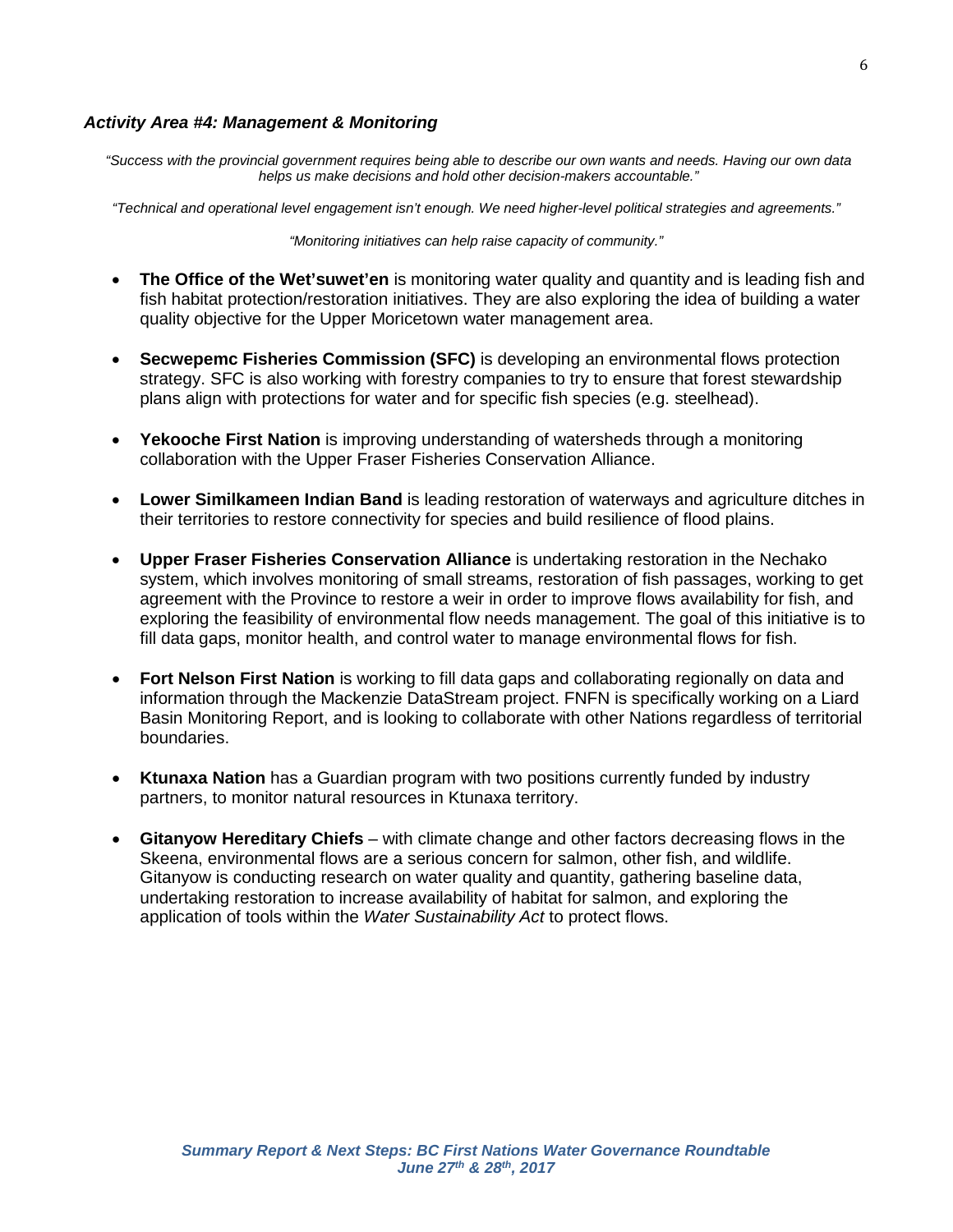# **3.3 What Does Indigenous Water Governance Look Like in the Future and How Do We Get There?**

Using a "transformative scenario planning" approach, facilitators Merrell-Ann and Michael stewarded a future-looking discussion on Indigenous water governance. This multi-phase approach offers a way for different and opposing groups to work cooperatively and creatively to get "unstuck" and move forward.<sup>[1](#page-8-0)</sup> In South Africa where it was first applied, the scenario process helped polarized groups create common ground and work through the complexity of abolishing apartheid.

The following six themes on the future of Indigenous water governance emerged from the discussion over the course of the scenario planning exercise:

#### **The need for new water governance approaches**

- Shared decision-making agreements with the Crown tend to be "watered down". What is needed is a new model that incorporates what Indigenous Peoples want and is not just tokenism.
- There is work to be done within First Nations to self-select and organize themselves to work with the Crown, on First Nations terms.
- First Nation and Crown governments can agree that not all decisions have to be shared, ("we want to drive the bus – but which parts of the bus do we want to keep?")

#### **Uncertainties and challenges with co-governance**

- Co-governance between indigenous and non-indigenous governments is not necessarily a desirable outcome for all First Nations communities, and several Roundtable participants indicated that they intend to or already are leading, rather than co-leading, management and governance processes in their traditional territories.
- Co-governance requires lots capacity to facilitate, and get First Nations representatives at tables, and both First Nations and the Province have very little capacity.
- There are multiple levels to achieving co-governance: leaders, staff, community, youth.
- There is the question of achieving consensus among First Nations on what co-governance could look like, if this is a desirable outcome: what processes could BC's 203 First Nations use to self-organize to define this and influence Crown governments?

#### **Learning from the NWT: First Nations self-organizing for success**

- In the NWT, each of the 7 communities in the NWT Transboundary Waters Master Agreement process represented a region: Indigenous Nations self-organized through their own processes so that not all 33 communities participated, but only a representative sub-section.
- Building a process is a process in of itself that takes a long time. Participants voiced the need to be able to be flexible and change, and create what is needed along the way. Once you are "in governance", you are in it for good – governance does not have an end point.
- Co-governance is a purposefully and helpfully ambiguous and flexible term: can be used to suit First Nations' purposes

Learn Screne a<br>erlain way  $Full$ Determination au's white Pa relasionship Co-governane to vespect undance erm pro d deciso Sustainable All Svstainable<br>Rich language Sust bunch of s decision-making  $-100$ -water values not<br>in firming decisions<br>-waters unclean History<br>Just Gerles can't apply<br>- super-ficial -waters as connoctify - Seed university s - unpty Box - he water teachings waters unprotected  $-$  Some Status.

<span id="page-8-0"></span><sup>&</sup>lt;sup>1</sup> For more information about the origins of transformative scenario planning and where it has been used to drive change internationally, see work by Adam Kahane. Available online in podcasts (search "Adam Kahane" on CBC), and see the book excerpt here: https://ssir.org/articles/entry/transformative\_scenario\_planning\_working\_together\_to\_change\_the\_future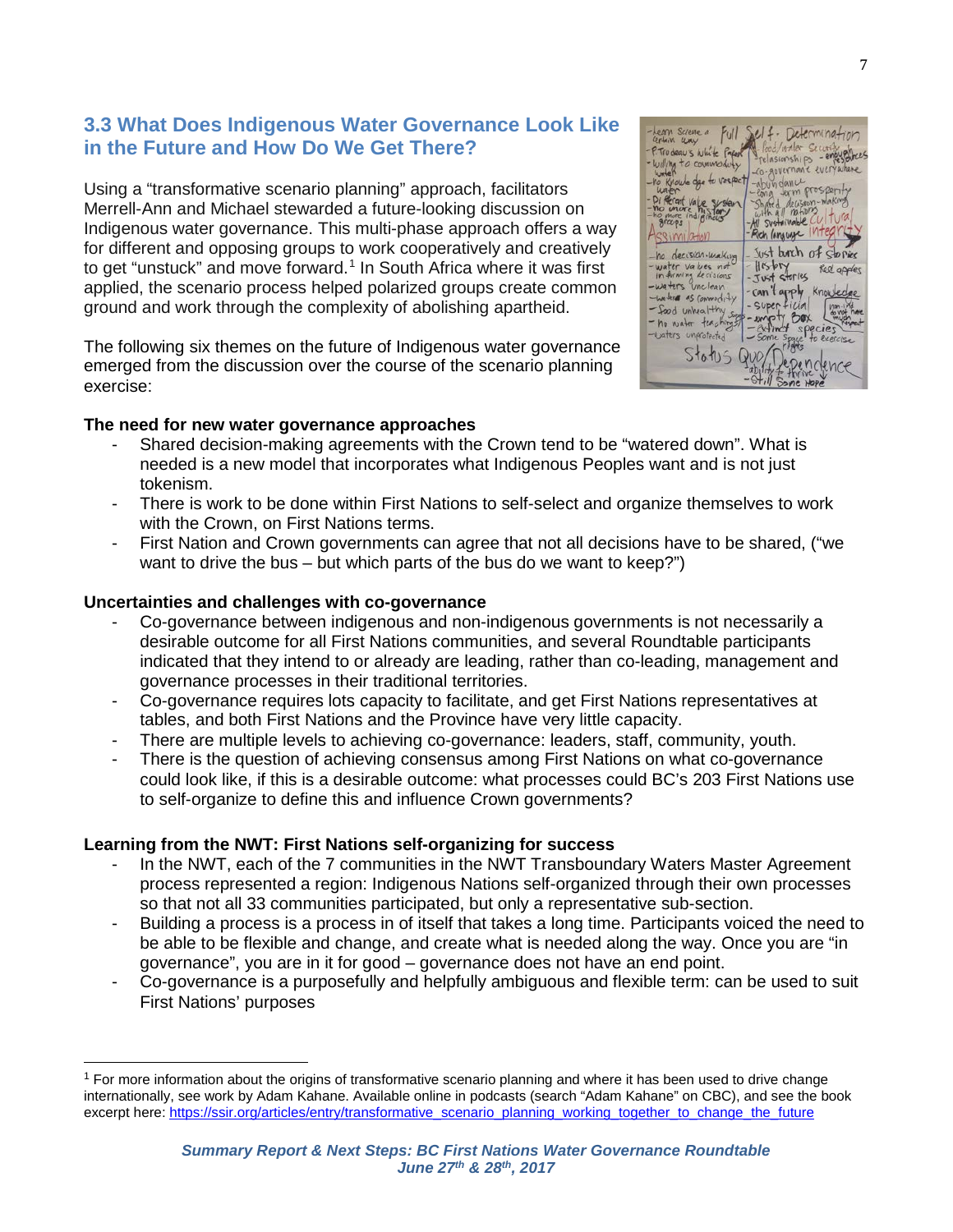### **Breaking down barriers and tensions that may exist between Nations that prevent collaboration**

- When looking at maps and boundaries, water can help us have clearer conversations between and across Nations.
- Language matters and it is important how we talk to our neighbours about working together. E.g., shared versus overlapping territory. "We don't have to ask permission to get together – we can just do it."
- Many participants talked about how they have come to expect the Province to stoke tensions between Nations, and to disrupt collaborations that may challenge the status quo.
- Some participants involved in the Treaty process shared that there is nothing fixed that says it needs to take 20 to 30 years to settle lands. Communities can push for expedited processes so they can "get back to their lives."

### **Motivating other parties to "co-govern"**

- Province does not want to give power and is often uninformed and ill-informed when it comes to working with First Nations, and has not generally been a good partner in BC's history. Participants also spoke to the "pendulum swing" of government wanting or not wanting to work with First Nations.
- How do you motivate other parties? By guilt and threat? Or demonstrating by example and showing innovative ways of moving forward, paving the way?
- Local governments can be useful partners (e.g., Cowichan Watershed Board) and communityto-community forums can be a good place for dialogue.

### **The importance of building strength internally**

- A fundamental step before being able to work with others is for the Nation itself to define what is needed for the community to have access to clean waters, wood foods, etc. What are communities' core values, and do they have the support of members and leadership on where to go with management of water?
- Putting all eggs in one basket for a strategic approach is probably not the best.
- Low capacity Nations might not want to launch into holistic management: but different communities can focus on their own priorities (groundwater, monitoring, etc.) and become experts, and models for others.
- There are costs for individuals working in communities, and things get heaped on people. "Sometimes we become the lighting rod in our own community."
- More internal capacity is needed to develop facilitation and communications skills for staff to have discussions on water in the community, as external facilitators might not be trusted.
- A co-facilitator approach (i.e., hired facilitator with a community member/leader) can increase the capacity of community and bring in trust.

# **4. Key Roundtable Highlights**

### #1: Moving from Management to Governance

Several participants noted that First Nations communities can often remain "stuck" in status quo management systems that are flawed, lack decision-making power, crisis-driven, and unresponsive to their needs, values, and rights. Treaty and other processes with the Crown, such as Environmental Impact Assessments and formal shared decision-making agreements, can often take many years and still fall short, while water and watersheds continue to degrade. Strength and influence lies in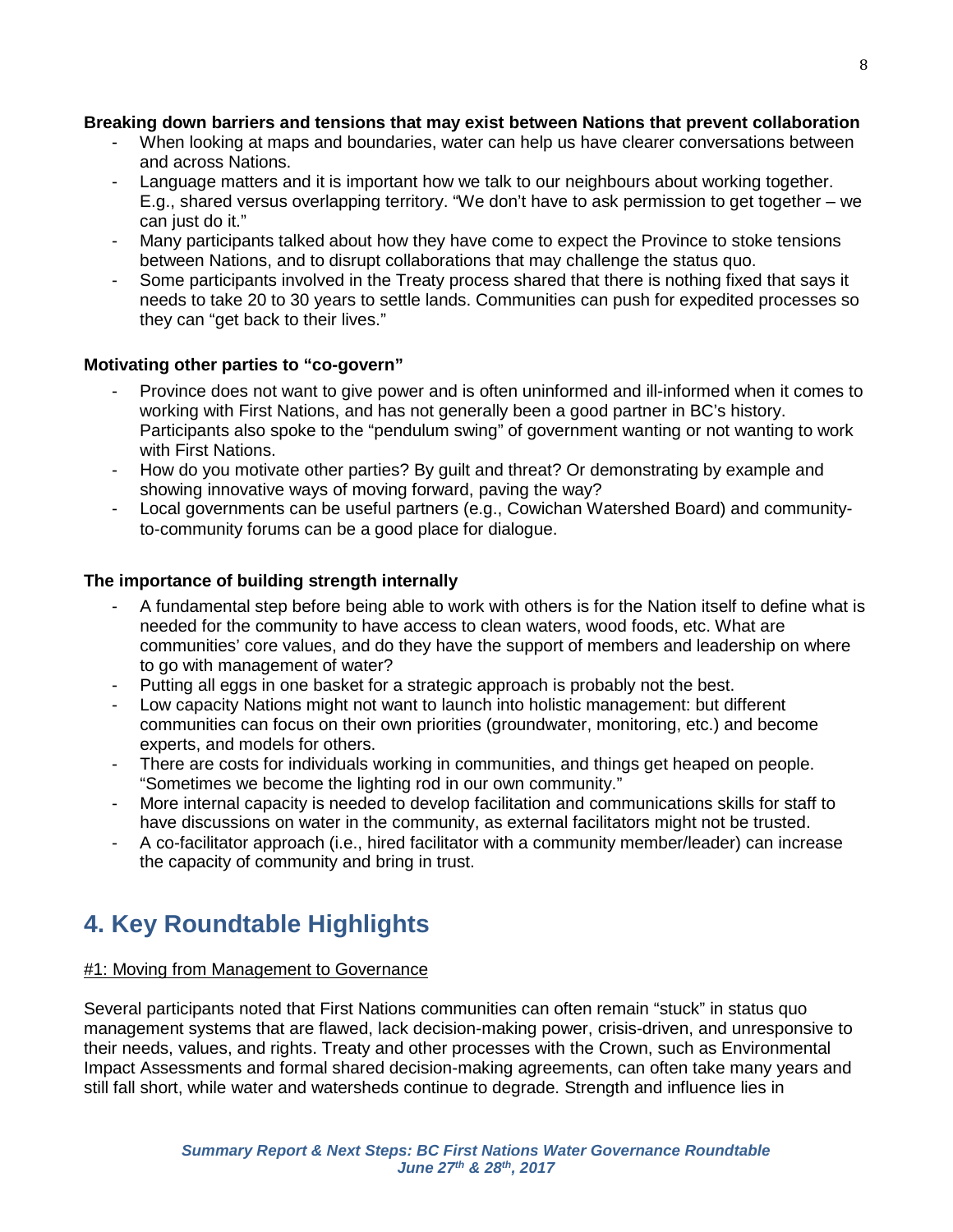proactively using a variety of strategies and approaches in parallel, and that include provisions for decision-making, in order to align with community values and the Nation's laws.

Some participants noted that the concept of co-governance is "helpfully vague", as it enables First Nations to determine what co-governance means to them in their regional context, as well as at broader watershed and provincial levels. And while many participants agreed on the necessity of collaborative approaches with other governments, they also emphasized that co-governance needs to be codesigned to meet Nations' specific needs.

As stated several times by participants throughout the Roundtable and throughout this report, cogovernance between indigenous and non-indigenous governments is not necessarily a desirable outcome for all First Nations communities, who may instead opt to lead, rather than co-lead, management and/or governance processes in their traditional territories. Some participants noted that co-governance can be considered an interim step to achieving the ultimate goal, which is title and jurisdiction.

### #2: Essential Ingredients to "Getting to Governance"

Participants identified four common essentials that are needed to advance indigenous water governance in British Columbia:

- 1. An essential building block of actualizing co-governance is the urgent need to support the internal capacity of First Nations to engage in freshwater-related planning and governance activities in their territories. Participants returned to this theme throughout the Roundtable discussion, and noted that it is critical to secure support from local leadership and community, in addition to external resources.
- 2. Watershed governance is grounded in the community (re)connecting with water, land, language, law, including education and land-based activities.
- 3. The importance of applying a variety of water governance tools strategically to work towards a BIG vision: regardless of what an end goal might be (for example, restoration of a fishery, establishment of water rights or title, or co-governance), there are multiple tools available that can be used simultaneously.
- 4. Indigenous-led enforcement and monitoring is critical: initiatives including Guardians and watershed monitoring are an important component of governance and can also build community capacity, and provide meaningful land-based employment.

#### #3: The Need to Work Better Together

Many roundtable participants acknowledged that while many processes and institutions exist for federal, provincial, and territorial governments to collaborate with each other, there remains an entrenched attitude in the Crown that Indigenous Peoples "aren't ready" for governance, and First Nations are often excluded from these high-level decision-making and policy-setting discussions (for example, the ongoing implementation of BC's *Water Sustainability Act*). At the same time, many participants recognized the value of and the need for First Nations in BC to continue to self-organize, collaborate, and determine together paths forward in order to work with the Crown – or not - on their own terms. One participant pointed to the example of the First Nations Health Council which has Nations come together from different starting places but with similar challenges, values, and principles as something worth exploring further.

Participants were enthusiastic about the prospect of continuing to work together in a sustained and focused way through the Roundtable, and emphasized how in addition to providing a forum to share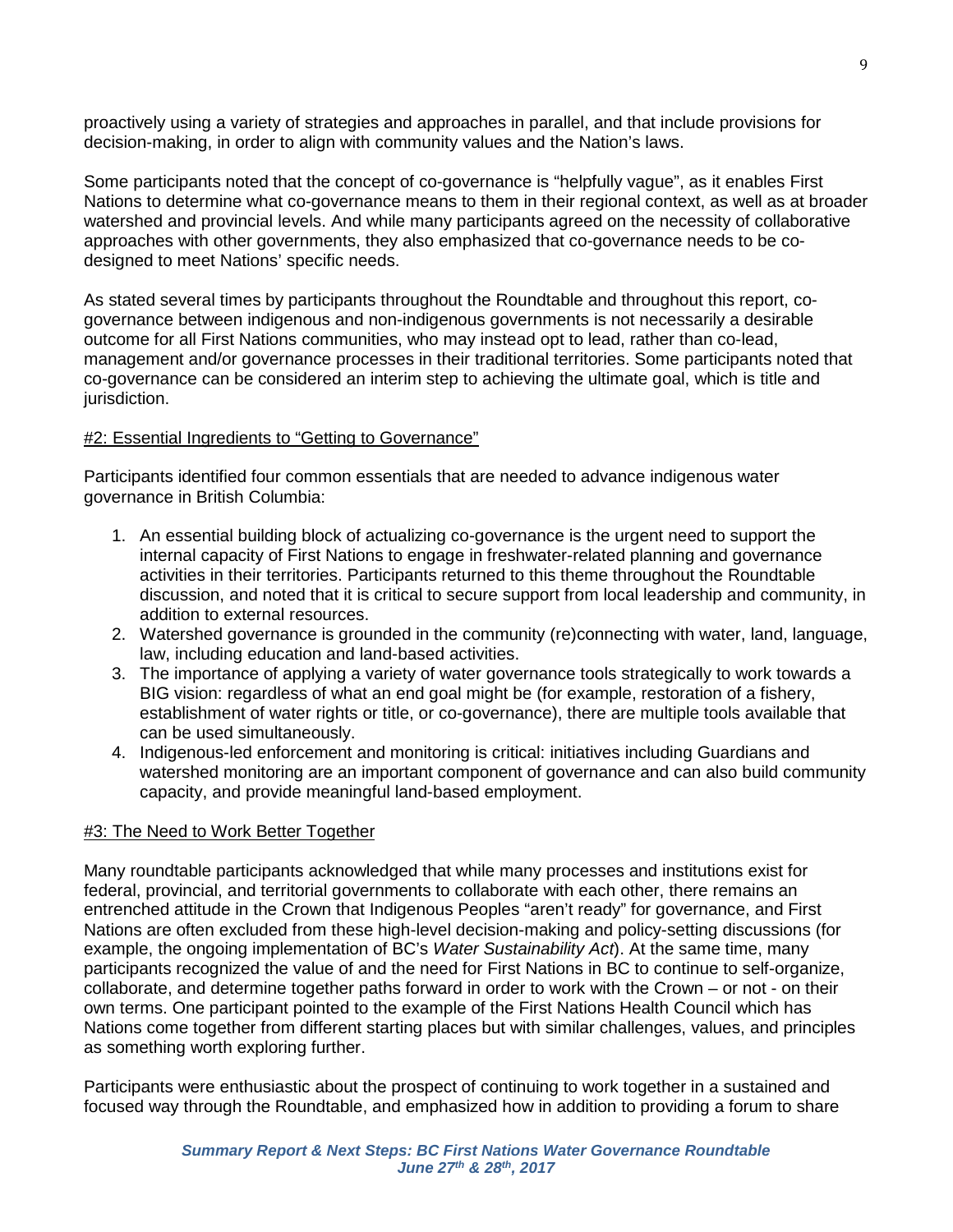strategies, it is also a place where Indigenous water leaders can support and reinvigorate each other, and avoid burnout and/or working in isolation, which can be discouraging. In particular, there was strong interest in continuing to explore how the groups can collectively define what freshwater governance – including co-governance - means from a First Nations perspective, identifying and advancing shared priorities, and strategies to ensure Nations are not excluded from operational decision-making and high-level policy-setting discussions with Crown governments.

# **5. Next Steps**

### 1. Continue building an Indigenous water governance network in BC

The participants in this Roundtable are helping their communities put into practice a range of innovative approaches to stewarding fresh water in their traditional territories. Roundtable participants also share a strong collective interest in pursuing a range of governance and alternative decision-making structures, and expressed a distinct appetite for concrete and sustained opportunities to work together. The First Nations Fisheries Council will work with funding partners to seek support for an ongoing BC First Nations Water Governance Roundtable. This Roundtable would seek to meet the following needs of BC First Nations:

- Provide a **long-term, structured and consistent strategic space** for First Nations to share, collaborate and advance solutions related to freshwater planning and governance initiatives in their territories;
- **Enable coordination** amongst First Nations in order to move away from fragmented voices toward a more cohesive message and vision for Indigenous engagement in freshwater planning and governance;
- Ensure that where there is interest, that First Nations are supported to **participate in and contribute to policies and programs initiated by Crown governments** (for example, BC's *Water Sustainability Act*)
- **If desired by participants, potentially support the development of a functional process and working relationship with the Province** in order to work through freshwater governance issues strategically, and eventually, of a broader range of Tier 2 (e.g. Crown government) partners.

What an ongoing BC First Nations Water Governance Roundtable will **NOT** do:

- **Undermine the jurisdictional integrity of Aboriginal Rights and titleholders**. Instead, the Roundtable will work to enhance the full realization of rights by  $-$  at increasingly collective levels – supporting their articulation through technical, administrative, policy and political input and expression;
- **Occupy the space of a governance institution**. Instead, the Roundtable structure will leverage the collective freshwater governance and management capacities that exist within Roundtable participant communities, and consolidate these capacities through collaborative and integrative measures.

Participants identified the following potential topics for future Roundtables: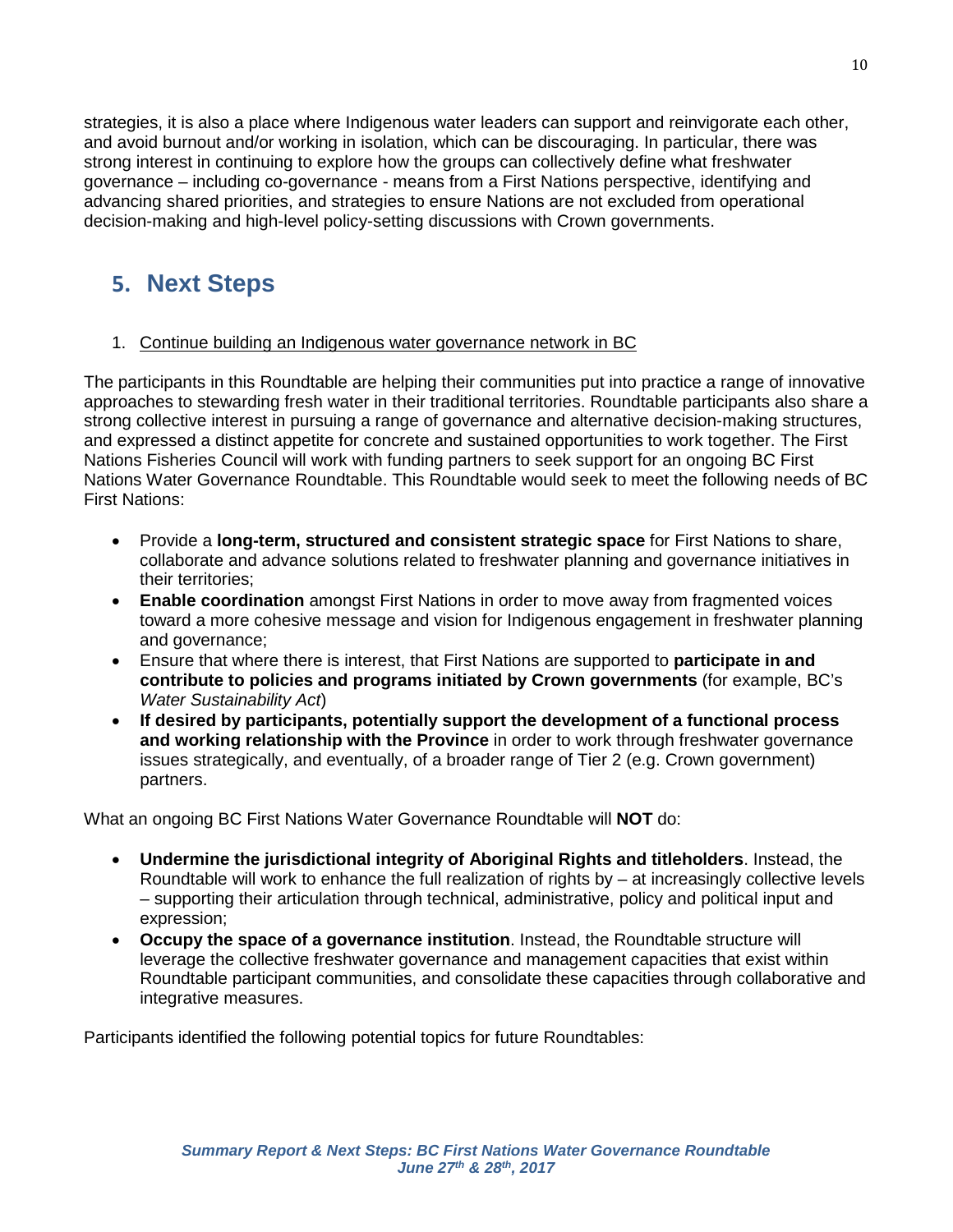- Focused scenario planning exercises to approach a collective vision of indigenous water governance for the future. What strategies can help advance the "hundred year" vision of Indigenous-led water governance?
- Lessons learned from other First Nations networks and councils (for example, the First Nations Health Council) that can tie Nations together and provide a platform to work together
- Different governance approaches, decision-making tables, legal orders, processes or regulations, and technical projects to advance goals, rights, and interests in First Nations' traditional territories
- Foundations for agreement within individual Nations, and between Nations, to get to cogovernance
- How can BC's 203 First Nations self-organize to have a more cohesive and impactful influence on shared water priorities – and what is the process to create that voice and structure
- Effective strategies to motivate other orders of government to collaborate with First Nations

## 2. Focused support for water governance initiatives

The CIER-POLIS joint program has committed to supporting some Nations in BC who have indicated an interest in additional strategies in leading new approaches for water decision-making. CIER-POLIS will work with partner Nations to organize a workshop that focuses on internal freshwater priority planning, and provide some ongoing follow-up support to help implement actions coming out of the workshop. Together with the participating communities, CIER/POLIS has committed to share lessons learned that emerge from these workshops and initiatives.

3. Facilitation training and support for staff and leadership

Several participants expressed a strong interest in receiving facilitation training in order to host and advance complex conversations about freshwater within their own communities. Often communities can be divided over issues that impact freshwater, such as resource extraction, and it's critical for staff and leadership to be able to engage their members in discussions concerning decision-making over fresh water. Participants suggested that it would be much more beneficial to build this capacity internally over time through focused training(s), versus hiring a facilitator externally to host these conversations.

### 4. Sharing case stories and lessons learned

Many participants spoke of the value of being able to learn from others' successes and challenges. FNFC has committed to developing and sharing six deep case stories from First Nations across BC on a range of experiences applying fresh water planning and governance.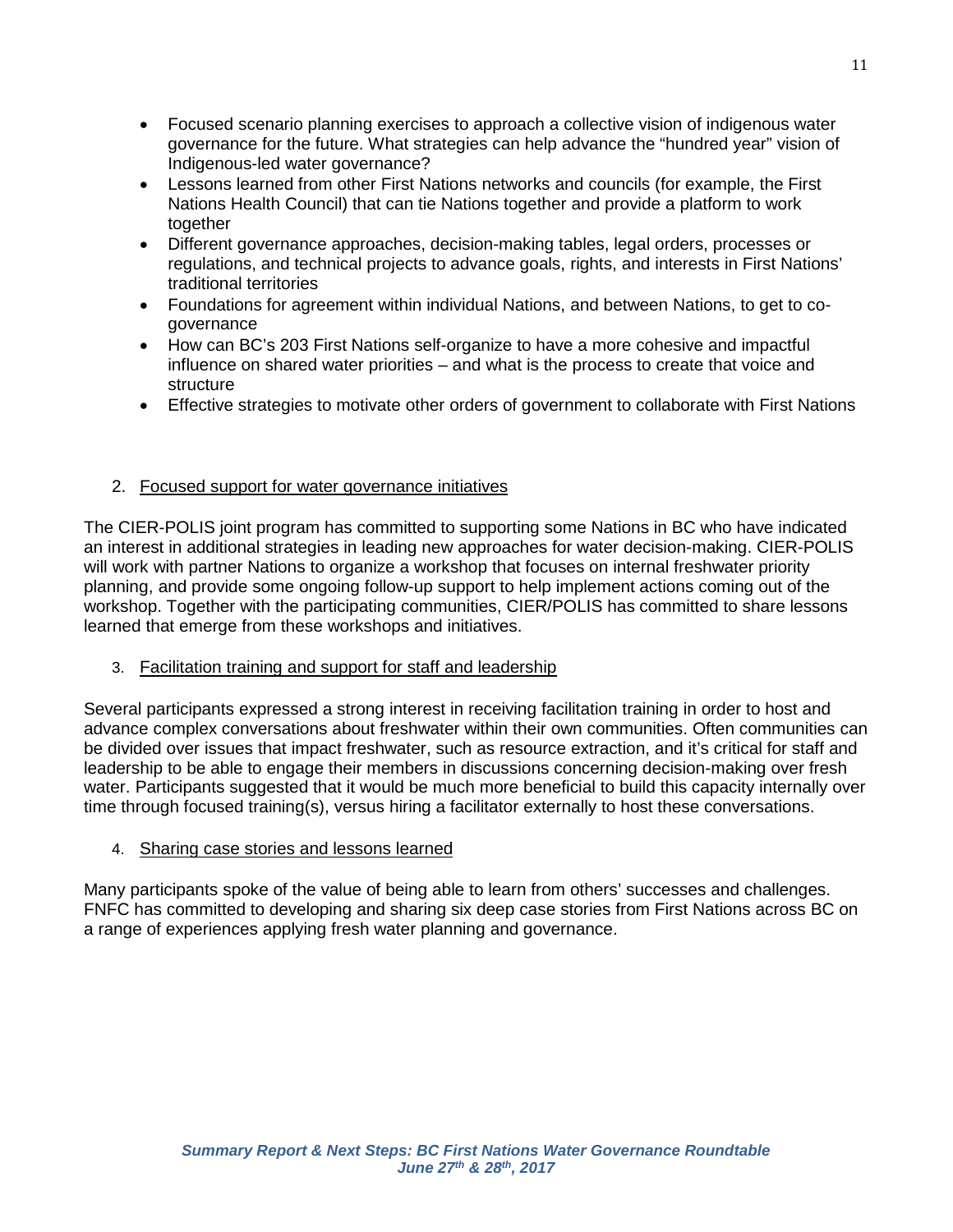# **Appendix 1**

### **About the Roundtable Facilitators**

The Roundtable benefited from the unique co-facilitation of Merrell-Ann Phare and Michael Miltenberger, who also shared their experiences in operationalizing co-governance in the Northwest Territories.

**Merrell-Ann Phare** is founding executive director of the Centre for Indigenous Environmental Resources (CIER), as well as a lawyer, author, and the former Chief Negotiator on behalf of the Government of the Northwest Territories in their negotiation of trans-boundary water agreements in the Mackenzie River Basin; and in negotiating Thaidene Nene national and territorial parks.

**Michael Miltenberger** is the principal of North Raven. His interests are water protection and governance, working collaboratively on environmental protection, renewable energy development, building efficient government, expediting land claims, and strategic planning. He works with Aboriginal and Crown governments, ENGOs, industry and the private sector providing strategic political advice. Prior to his current work, he spent 20 years as MLA in the NWT Legislature, 14 of those years as Minister of the Environment and Natural Resources, Minister of Finance, Minister of Health and Social Services and the Minister Responsible for the Northwest Territories Power Corporation.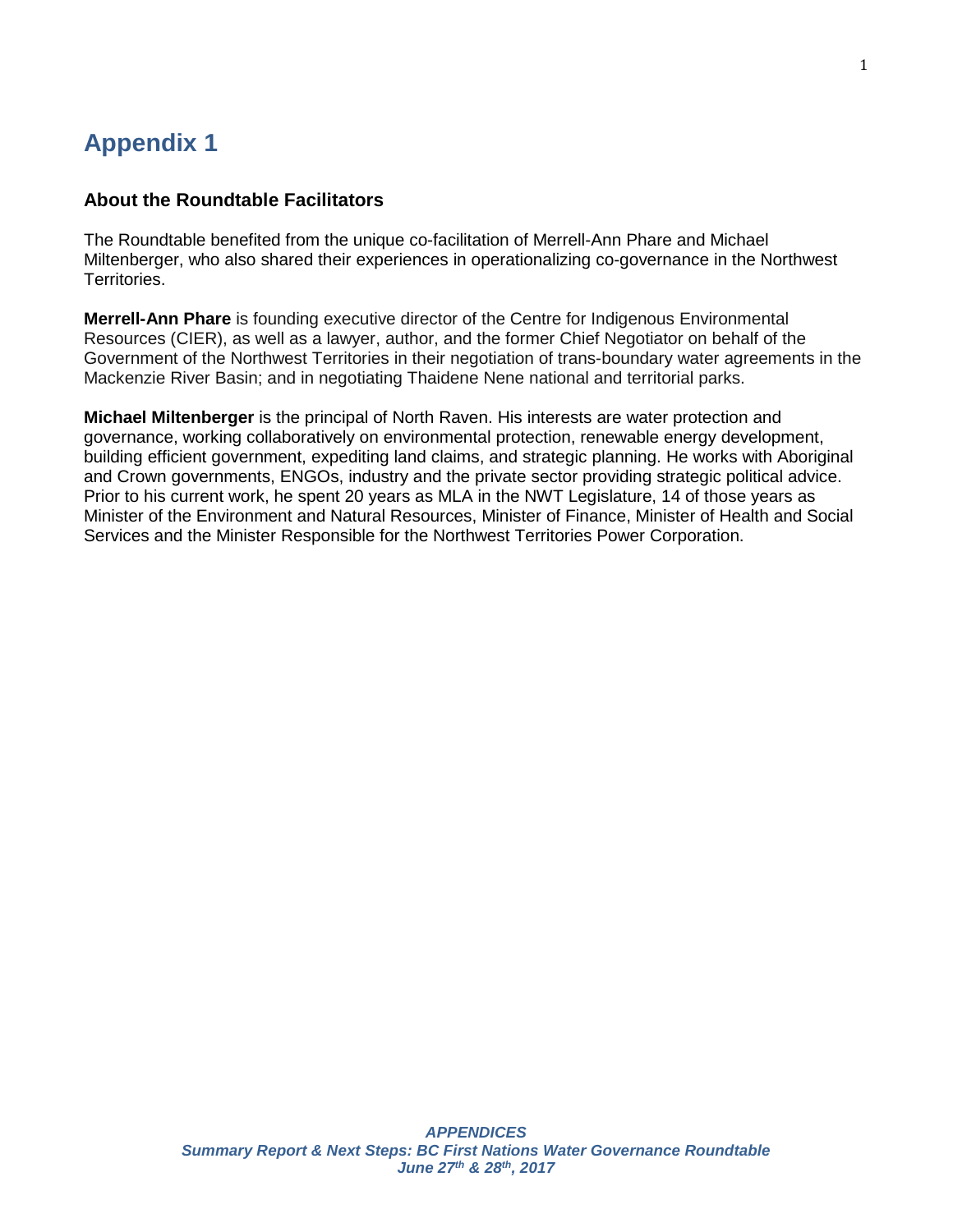# **Appendix 2**

# **AGENDA: BC First Nations Water Governance Roundtable**

**Wednesday, June 28th & Thursday, June 29th, 2017**

**Dze L K'ant Friendship Centre (3955 3rd Ave, Smithers, B.C.)**

*Hosted by the First Nations Fisheries Council of BC and the Centre for Indigenous Environmental Resources with the POLIS Water Sustainability Project* 

#### **DAY 1: Wednesday, June 28th**

| <b>TIME</b>                                       | <b>ACTIVITY</b>                                                                         |  |  |  |  |  |  |  |
|---------------------------------------------------|-----------------------------------------------------------------------------------------|--|--|--|--|--|--|--|
| 8:00 AM                                           | <b>BREAKFAST</b> (provided)                                                             |  |  |  |  |  |  |  |
|                                                   | Dze L K'ant Friendship Centre 3955 3 <sup>rd</sup> Avenue                               |  |  |  |  |  |  |  |
| <b>Opening Welcome to Gitdumden Territory</b>     |                                                                                         |  |  |  |  |  |  |  |
|                                                   | Chief Timberwolf, Gitdumden Clan, Wet'suwet'en Hereditary Chief                         |  |  |  |  |  |  |  |
| 8:30                                              |                                                                                         |  |  |  |  |  |  |  |
|                                                   | Welcome and Introduction to Roundtable                                                  |  |  |  |  |  |  |  |
|                                                   | First Nations Fisheries Council, on behalf of Roundtable organizers                     |  |  |  |  |  |  |  |
| 9:00<br><b>Participant Introductions</b>          |                                                                                         |  |  |  |  |  |  |  |
| Indigenous-led Water Governance: What's Possible? |                                                                                         |  |  |  |  |  |  |  |
| $9:30 - 10:15$                                    | Merrell-Ann Phare and Michael Miltenberger                                              |  |  |  |  |  |  |  |
| <b>BREAK</b>                                      |                                                                                         |  |  |  |  |  |  |  |
|                                                   | Sharing Roundtable – Part 1: Learning from Each Other's Successes and Strategies        |  |  |  |  |  |  |  |
| 10:30 AM -Noon                                    | What are the freshwater initiatives that you feel most hopeful about in your community? |  |  |  |  |  |  |  |
|                                                   | What is really working well? What are key success factors?                              |  |  |  |  |  |  |  |
| <b>LUNCH</b> (provided)                           |                                                                                         |  |  |  |  |  |  |  |
| $12:30$ PM $-1:45$                                | Sharing Roundtable – Part 2: Learning from Each Other's Successes and Strategies        |  |  |  |  |  |  |  |
|                                                   | Walk & talk - biggest challenges and strategies learned                                 |  |  |  |  |  |  |  |
| $1:45 - 2:30$                                     | <b>Strategic Scenario Exercise:</b>                                                     |  |  |  |  |  |  |  |
|                                                   | What does Water Governance Look Like in the Future and How Do We Get There?             |  |  |  |  |  |  |  |
| 2:30-5:30                                         | Field Trip in Wet'suwet'en territories                                                  |  |  |  |  |  |  |  |
|                                                   | David de Wit with Office of the Wet'suwet'en staff                                      |  |  |  |  |  |  |  |
| 6:00 PM                                           | <b>GROUP DINNER &amp; SOCIAL (provided)</b>                                             |  |  |  |  |  |  |  |
|                                                   | Alpenhorn Bistro & Bar 1261 Main Street, Smithers                                       |  |  |  |  |  |  |  |

#### **DAY 2: Thursday, June 29th**

| <b>TIME</b>                           | <b>ACTIVITY</b>                                                                              |  |  |  |  |  |  |
|---------------------------------------|----------------------------------------------------------------------------------------------|--|--|--|--|--|--|
| $8:00$ AM                             | <b>BREAKFAST (provided)</b>                                                                  |  |  |  |  |  |  |
|                                       | Dze L K'ant Friendship Centre 3955 3rd Avenue                                                |  |  |  |  |  |  |
| Day 1 Recap                           |                                                                                              |  |  |  |  |  |  |
| 8:30                                  | Deana Machin (FNFC) and Oliver Brandes (POLIS Water Sustainability Project) and Participants |  |  |  |  |  |  |
| 9:00                                  | Roundtable Discussion: Assessment of Potential Strategies and Action Planning                |  |  |  |  |  |  |
| 11:00-11:30                           | <b>Synthesis, Closing &amp; Next Steps</b>                                                   |  |  |  |  |  |  |
| <b>LUNCH (provided) &amp; ADJOURN</b> |                                                                                              |  |  |  |  |  |  |

### **Roundtable Background and Rationale**

The purpose of this 1 ½-day Roundtable is to convene a targeted group of 15 staff and leadership from "higher water capacity" First Nations, in order to provide a space for peer learning and strategic collaboration, with the goal of advancing the collective vision of indigenous-led freshwater governance in British Columbia.

Across British Columbia, many First Nations are leading a range of different water planning and governance initiatives, including: developing government-to-government land-use agreements/plans; co-leading watershed boards; designing water plans, strategies, and declarations; and articulating indigenous water laws. First Nations are also shaping the course of water governance and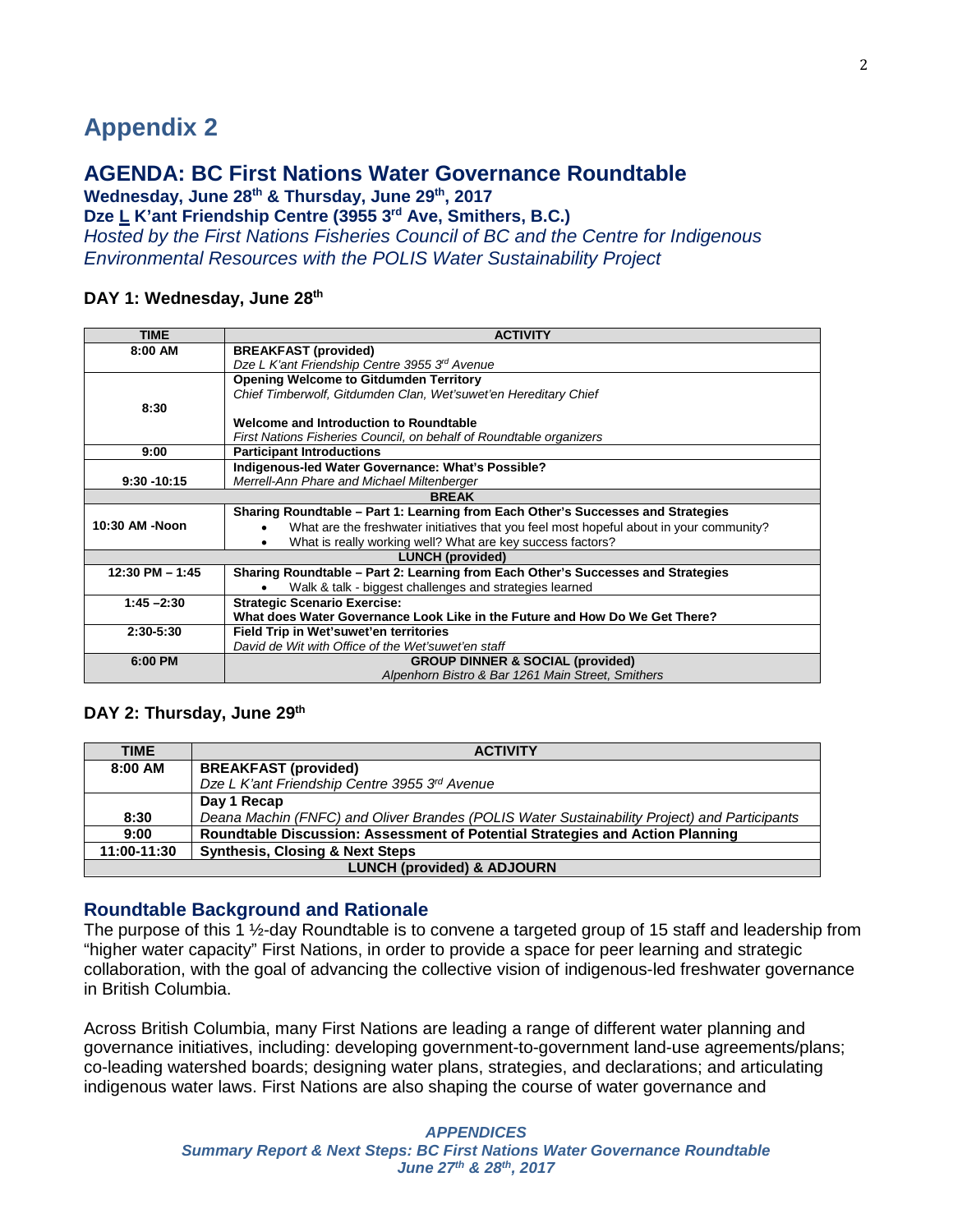management in their territories through the application of new legal tools available within the *Water Sustainability Act* (e.g., environmental flow protections and in the future, Water Sustainability Plans).

Although a window of opportunity to reshape water governance exists in BC, there is still considerable uncertainty around how to create the necessary lasting conditions, capacity, and relationships for First Nations and non-Indigenous governments to share authority of water and watersheds. This Roundtable aims to begin to fill this gap.

#### **Roundtable Objectives**

To convene a facilitated dialogue that provides all participants an opportunity to:

- 1. Exchange information on First Nations' issues and challenges related to freshwater planning, management and governance to foster greater transparency and improved understanding.
- 2. Identify shared priorities to advance First Nations' collective interests related to fresh water management and governance, based on shared challenges and successes.
- 3. Identify optimum shared strategies to advance First Nations' interests related to fresh water, either collectively or by individual First Nations, at the operational/technical or policy/legislative level, or through political or legal means, and at various geographical scales.

#### **Participating First Nations**

Champagne & Aishihik First Nation Cowichan Tribes Fort Nelson First Nation Gitanyow Hereditary Chiefs Ktunaxa Nation Council Lower Similkameen Indian Band Office of the Wet'suwet'en Okanagan Nation Alliance Saik'uz First Nation Secwepemc Fisheries Commission Upper Fraser Fisheries Conservation Alliance Yekooche First Nation

#### *Regrets:*

Nadleh Whut'en First Nation Nicola Tribal Association Xeni Gwet'in First Nation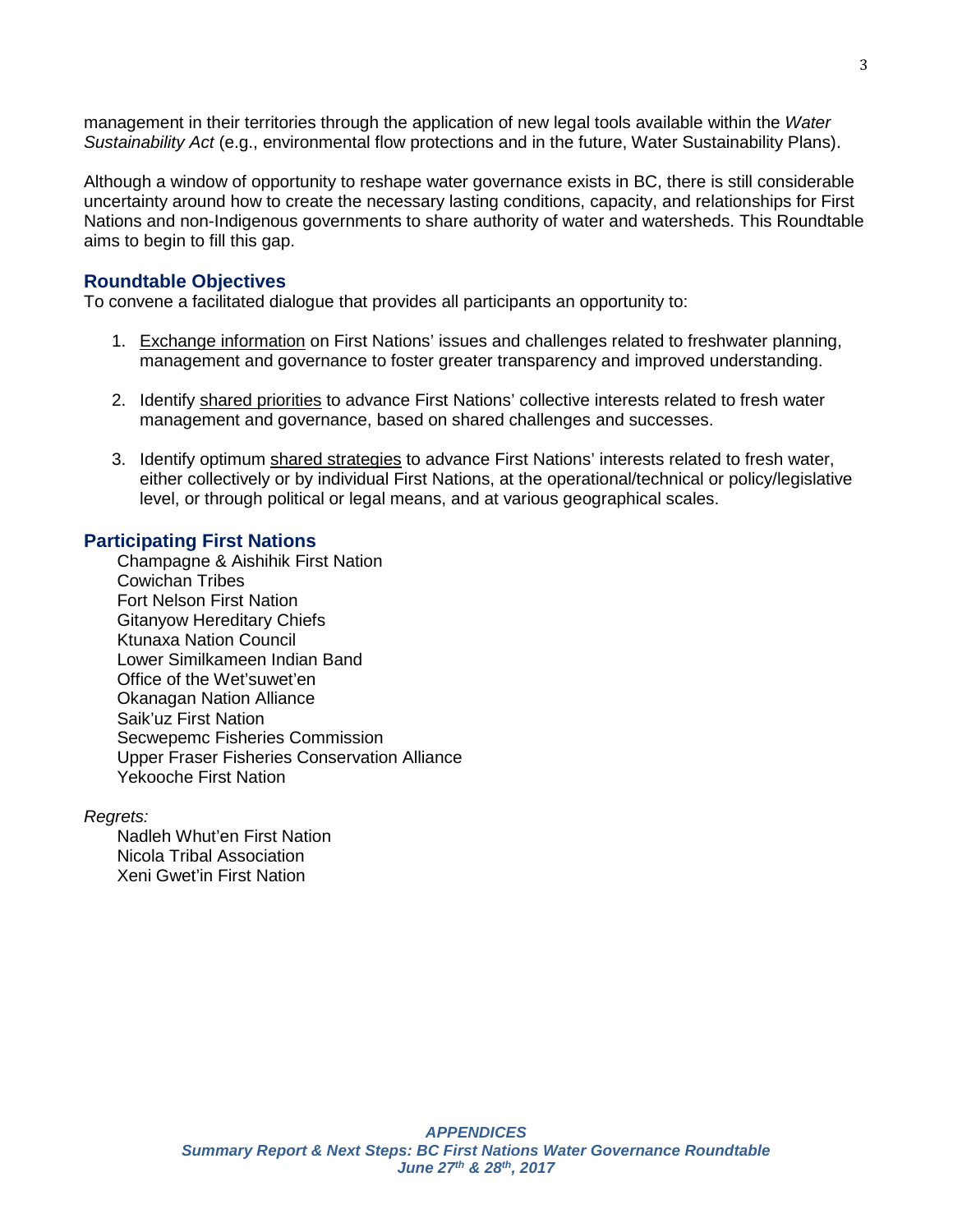# **Appendix 3: Indigenous Water Co-Governance (slides presented by Nadia Joe)**

# Indigenous Water Co-governance

A Primer

By Nadia Joe

### Co-governance - some definitions

- Kotaska (2013) co-create shared forms of jurisdiction over areas or resources that First Nations have agreed to share with non-Indigenous people.
- Peigi (2010) when two or more self-governing jurisdictions agree to share authority to make and enforce decisions
- $P_2PF$  process of participatory management in which decisions are made at the lowest<br>levels possible (ie. subsidiarity and decentralization), thereby recognizing the decision of<br>each member equitably



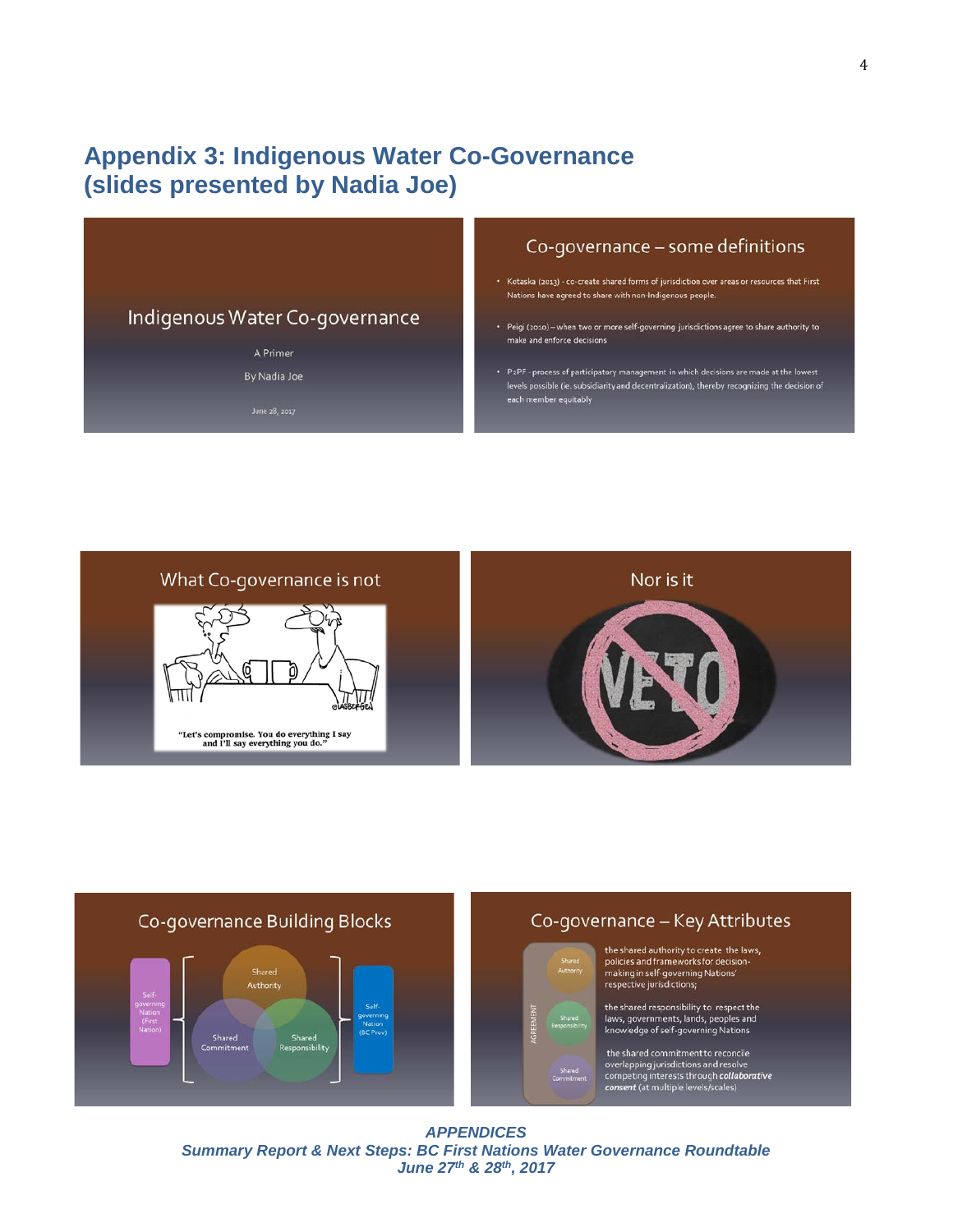### **Collaborative Consent**

"Process where all governments - Indigenous and non-Indigenous - work to achieve each other's consent through collaborative approaches tailored to the matter at hand."

## **Benefits of Co-governance**

- Avoids unilateral decision-making by any party (and can reduce potential for drawn out legal battles)
- · Representative of cultural, geographic, linguistic diversity (enhances ownership and commitment to solutions)
- . Responsive to local interests, issues, and needs
- More equitable distribution of risks and benefits associated with outcomes from decision-making

# Challenges to Co-governing

- . Much longer time scale required for building trust and consensus both between and among parties ano among parties<br>- Requires cross-collural education and understanding of differing values, knowledge systems,<br>- needs, etc.
- Requires leadership and political will to commit to working through the process of
- breaking out of entrenched ideas of governance and building trust
- Collaborative process is complex and can be susceptible to losing focus
- · Requires equitable access to resources (budgets and personnel with unique
- skillsets)
- Set-backs can disrupt confidence and commitment of parties and funding bodies



#### **Risks and Limitations**

- · Until consensus is reached, water quality and hydrology conditions may continue to deteriorate
- Consensus decisions can be made more easily for 'low risk' issues and flounder over change-making issues
- High turnover in elected governments can shift priorities away from previous commitments
- The co-governance agreement between parties may have too narrow of mandate to effect change

#### Why Consider Co-governance of Water

- Disproportionate impacts to water experienced by Indigenous peoples
- Deteriorating water quality conditions under existing regulatory framewor
- . Respect basic human right to access clean safe water for consumption and cultural use
- $\cdot$  UN DRIP
	- Article 29 (1): Indigenous peoples have the right to the conservation and<br>protection of the environment and the productive capacity of their lands or territories
	- $-$  Article 32 (1): Indigenous peoples have the right to determine and develop priorities and strategies for the development or use of their lands or territories and other resources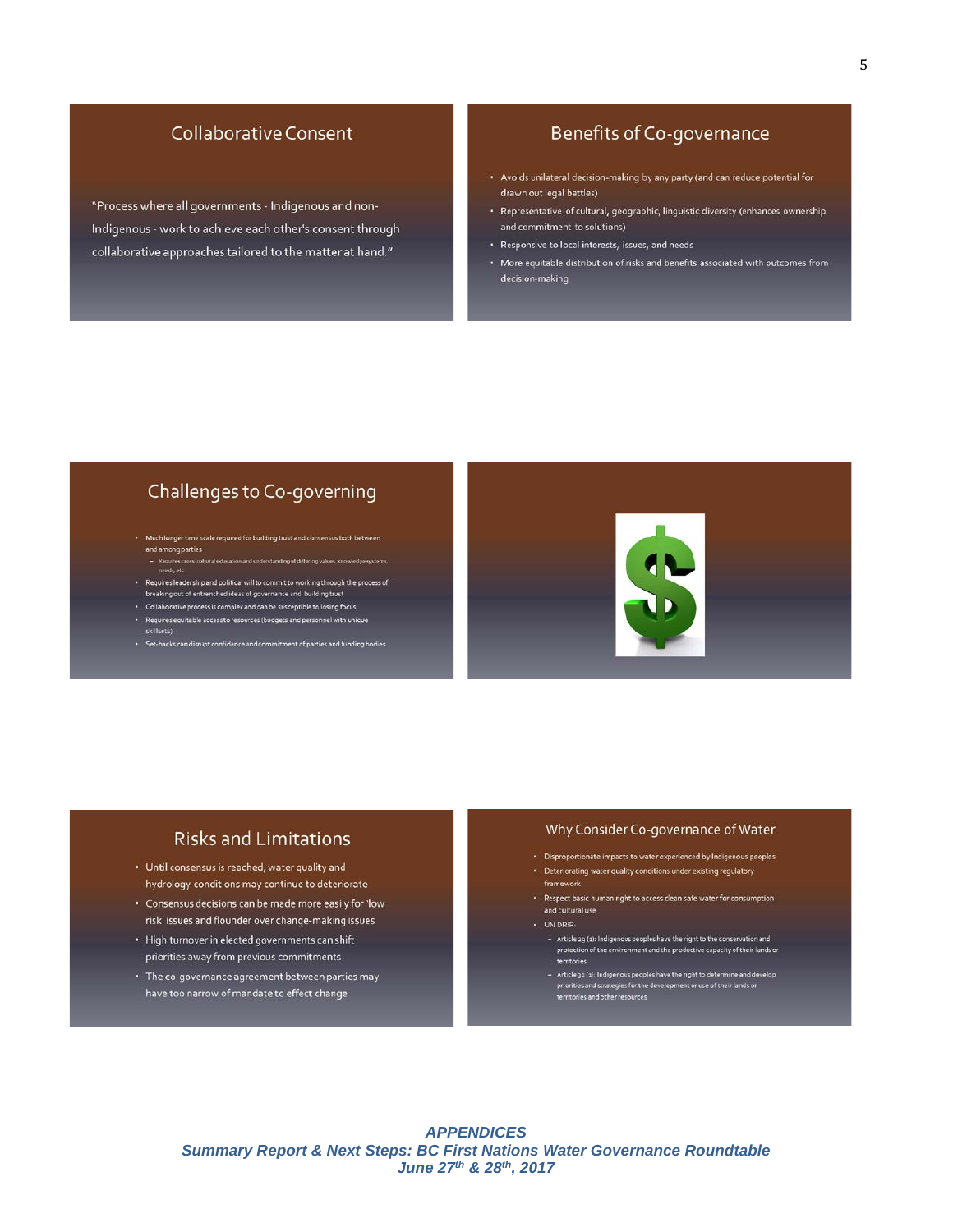Reversing these trends will be necessary to ensure Indigenous peoples enjoy a comparable quality of life as enjoyed by the majority of Canadians. More specifically, it will require full and equal participation of Indigenous peoples in deciding how the water in traditional Indigenous territories is to be managed such that Indigenous peoples' water needs can be met today and into the future.

#### Options

Generally 3 Pathways for Indigenous peoples to actively engage in water governance:

- 1. Participate in existing legislative frameworks
- 2. Create Indigenous legislative frameworks
- 3. Pursue Options 1 & 2 in tandem

#### Option 1: Work Within Existing Framework

#### Identify leverage in existing frameworks

- Ex. In BC's new WSA:
	- Inclusion of TEK in development of regulations (EFN or critical FN)
	- Development of WSP
	- Participation in new/existing governance boards



#### Option 1: Risks and Limitations

- Unclear how/if TEK influences DM outcomes
- Does not address/resolve Aboriginal rights and title to water
- Does not reflect Indigenous governance practices or privilege Indigenous knowledge equally
- Can overwhelm First Nations administrative capacity in responding to external parties' information needs

#### Option 2: Create an Indigenous Framework

- Risks/Limitations
- Develop water strategy, water policies, Not recognized by other actors (not in co-Indigenous water laws and regulations

 $-$  Engage other actors in Indigenous laws and

Opportunities

around water

policies

- Document citizen's interests, values, needs Limited/no capacity for compliance and enforcement
- Assess legal strengths and weaknesses of • Creates disunity among FN citizens adopting Indigenous framework
	- No predictable outcomes

governance process)

• Vary Nation by Nation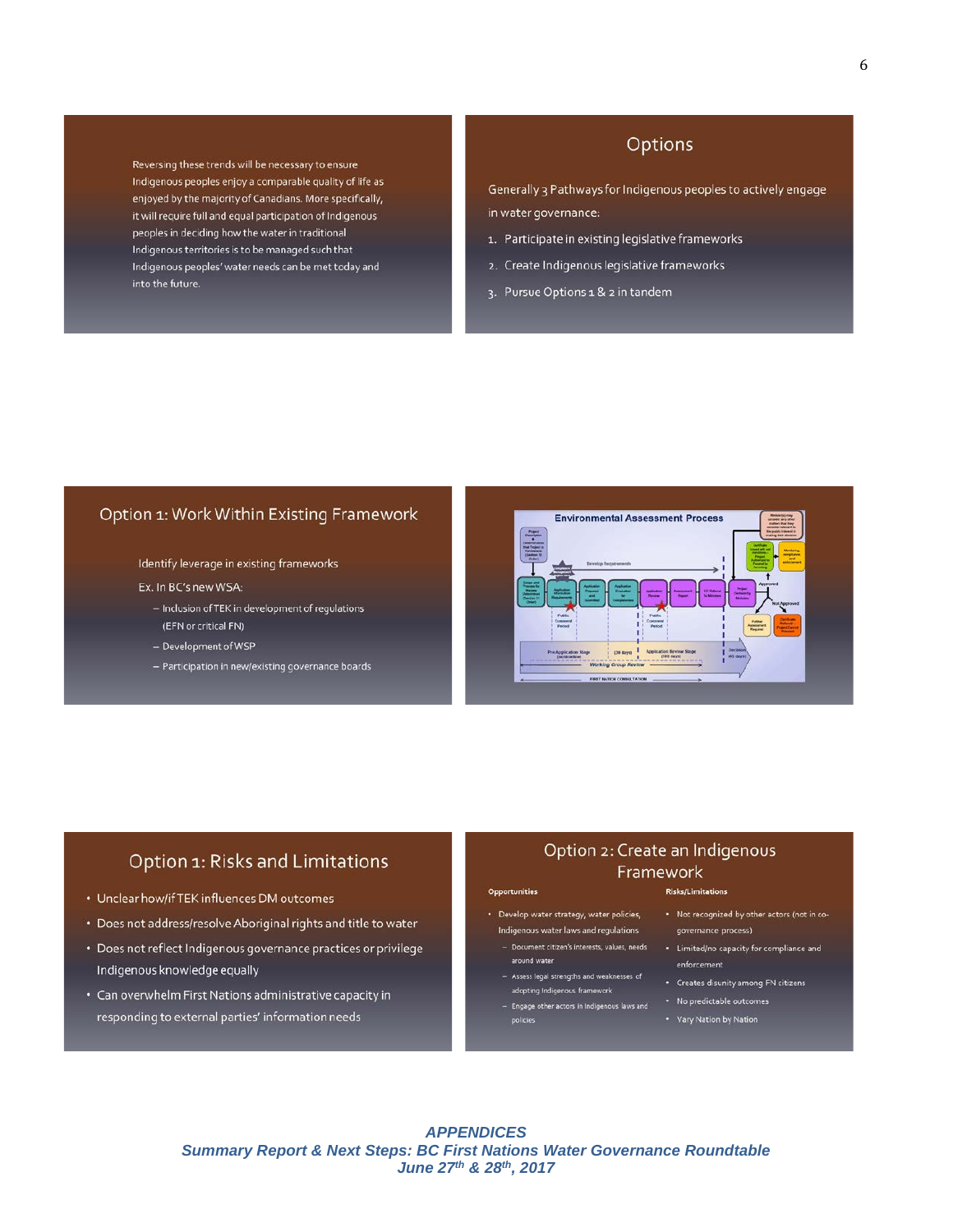# Option 3: Hybrid

#### Opportunities

- . Multi-pronged approach (strategies and tactics can
- Leverage pressure points in existing regulatory frame - Initiate dialogue with multiple jurisdictions to
- influence existing framework<br>Document community values and TEK to inform<br>both/either processes
- Work towards incrementally changing framework to<br>better reflect Indigenous values

#### **Risks/Limitations**

- · High capacity needs to set up internal processes
- Water quality and hydrology conditions continue deteriorating
- No guarantee of better outcomes in short-term





|  |  |  |  | Option 4: Don't Participate |  |
|--|--|--|--|-----------------------------|--|
|--|--|--|--|-----------------------------|--|

#### Reason

#### Outcome

• Nothing changes

- Don't know best approach
- Everything is fine as is
- No agreement on approach
- No capacity to participate

### Which option is best?

#### **Determined by First Nations:**

- Time
- Capacity
- Resources
- · Targets, values, needs (short, mid, long-term)